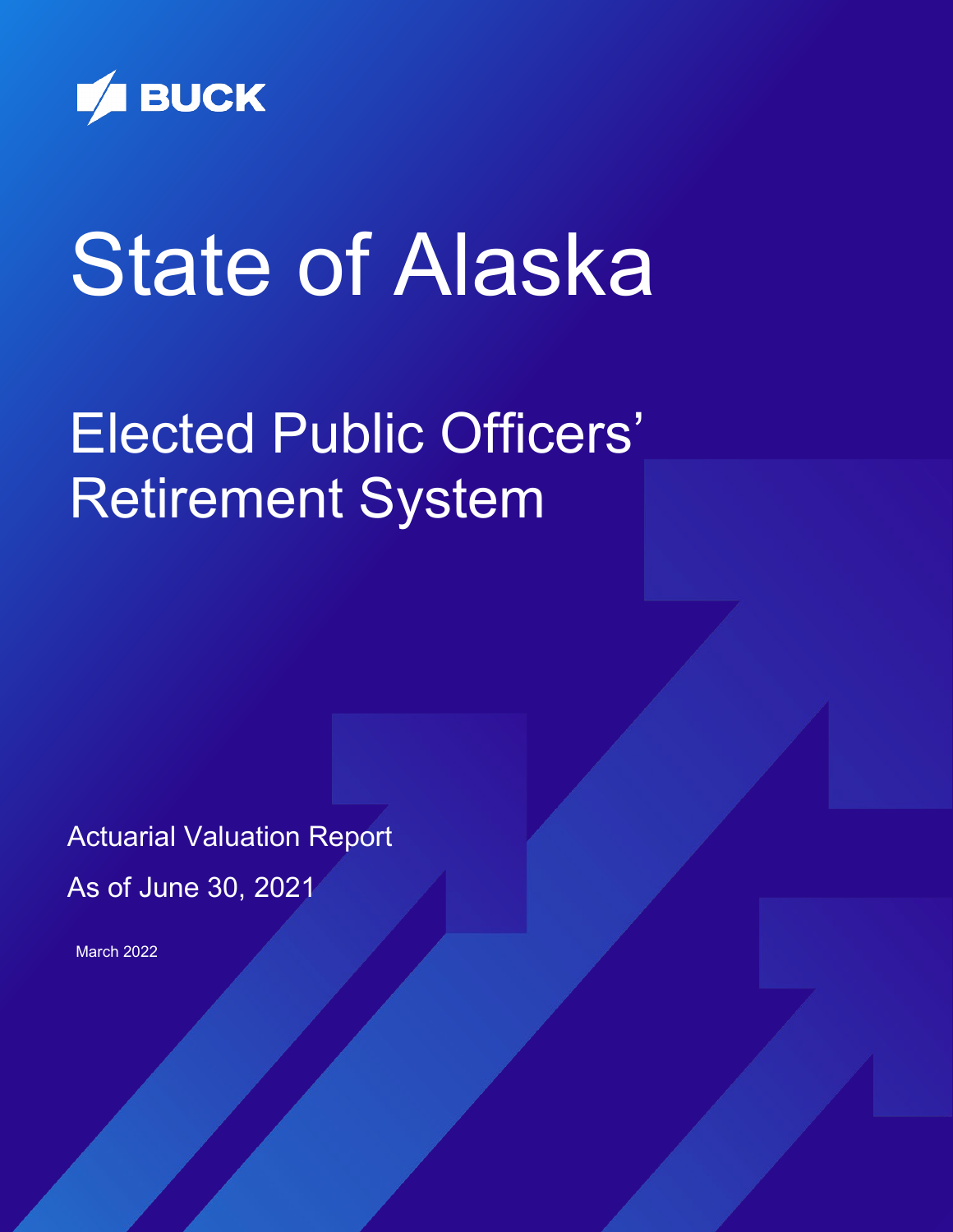

March 8, 2022

State of Alaska The Alaska Retirement Management Board The Department of Revenue, Treasury Division The Department of Administration, Division of Retirement and Benefits P.O. Box 110203 Juneau, AK 99811-0203

#### **Certification of Actuarial Valuation**

Dear Members of The Alaska Retirement Management Board, The Department of Revenue and The Department of Administration:

This report summarizes the actuarial valuation results of the State of Alaska Elected Public Officers' Retirement System (EPORS) as of June 30, 2021 performed by Buck Global, LLC (Buck).

The actuarial valuation is based on member data provided by the Division of Retirement and Benefits and medical enrollment data provided by the healthcare claims administrator (Aetna), as summarized in this report. The benefits considered are those delineated in Alaska statutes effective June 30, 2021. The actuary did not verify the data submitted but did perform tests for consistency and reasonableness.

All costs, liabilities and other factors under EPORS were determined in accordance with generally accepted actuarial principles and procedures. An actuarial cost method is used to measure the actuarial liabilities which we believe is reasonable. Buck is solely responsible for the actuarial data and actuarial results presented in this report. This report fully and fairly discloses the actuarial position of EPORS as of June 30, 2021.

The contribution requirements are determined as a level dollar amount based on amortization of the unfunded liability over a fixed 25-year period.

The Alaska Retirement Management Board (Board) and staff of the State of Alaska may use this report for the review of the operations of EPORS. Use of this report, for any other purpose or by anyone other than the Board or staff of the State of Alaska may not be appropriate and may result in mistaken conclusions because of failure to understand applicable assumptions, methods or inapplicability of the report for that purpose. Because of the risk of misinterpretation of actuarial results, you should ask Buck to review any statement you wish to make on the results contained in this report. Buck will not accept any liability for any such statement made without the review by Buck.

Future actuarial measurements may differ significantly from current measurements due to plan experience differing from that anticipated by the actuarial assumptions, changes expected as part of the natural operation of the methodology used for these measurements, and changes in plan provisions or applicable law. In particular, retiree group benefits models necessarily rely on the use of approximations and estimates and are sensitive to changes in these approximations and estimates. Small variations in these approximations and estimates may lead to significant changes in actuarial measurements. An analysis of the potential range of such future differences is beyond the scope of this valuation.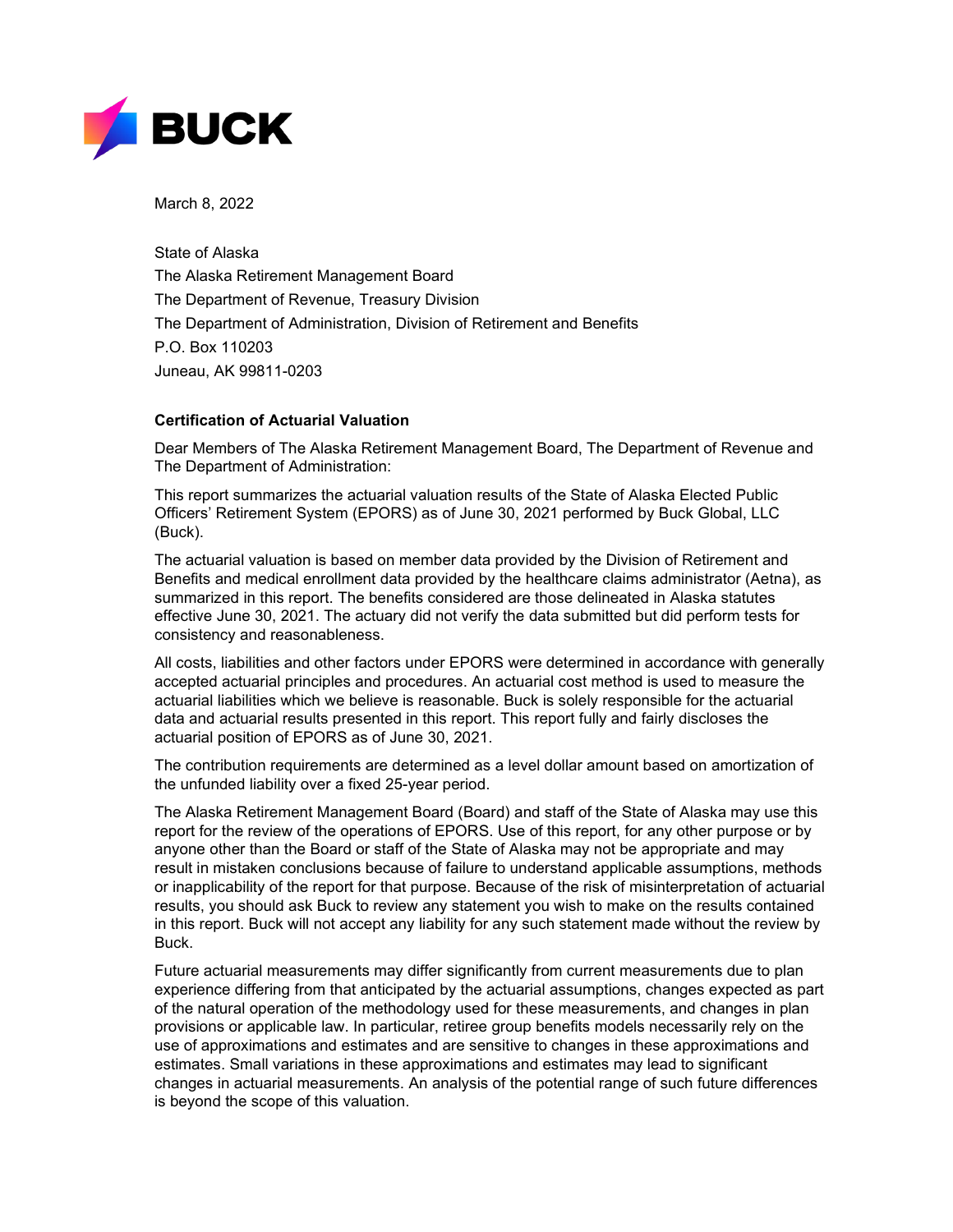In our opinion, the actuarial assumptions used are reasonable, taking into account the experience of the plan and reasonable long-term expectations, and represent our best estimate of the anticipated long-term experience under the plan. The actuary performs an analysis of plan experience for the State's retirement systems periodically and recommends changes if, in the opinion of the actuary, assumption changes are needed to more accurately reflect expected future experience. The last full experience analysis was performed for the period July 1, 2013 to June 30, 2017. Based on that experience study, the Board adopted new assumptions effective June 30, 2018 to better reflect expected future experience. The new assumptions from that experience study that apply to the Teachers' Retirement System were assumed to apply to EPORS. Based on our annual analysis of recent claims experience, changes were made to the per capita claim cost rates effective June 30, 2021 to better reflect expected future healthcare experience. A summary of the actuarial assumptions and methods used in this valuation is shown in Section 4. We certify that the assumptions and methods described in Section 4 of this report meet the requirements of all applicable Actuarial Standards of Practice.

#### **Assessment of Risks**

Actuarial Standard of Practice No. 51 ("ASOP 51") applies to actuaries performing funding calculations related to a pension plan. ASOP 51 does not apply to actuaries performing services in connection with other post-employment benefits, such as medical benefits. Accordingly, ASOP 51 does not apply to the retiree medical portion of EPORS. See Section 5 of this report for further details regarding ASOP 51.

#### **Use of Models**

Actuarial Standard of Practice No. 56 (ASOP 56) provides guidance to actuaries when performing actuarial services with respect to designing, developing, selecting, modifying, using, reviewing, or evaluating models. Buck uses third-party software in the performance of annual actuarial valuations and projections. The model is intended to calculate the liabilities associated with the provisions of the plan using data and assumptions as of the measurement date under the funding methods specified in this report. The output from the third-party vendor software is used as input to internally developed models that apply applicable funding methods and policies to the derived liabilities and other inputs, such as plan assets and contributions, to generate many of the exhibits found in this report. Buck has an extensive review process in which the results of the liability calculations are checked using detailed sample life output, changes from year to year are summarized by source, and significant deviations from expectations are investigated. Other funding outputs and the internal models are similarly reviewed in detail and at a higher level for accuracy, reasonability, and consistency with prior results. Buck also reviews the third-party model when significant changes are made to the software. This review is performed by experts within Buck who are familiar with applicable funding methods, as well as the manner in which the model generates its output. If significant changes are made to the internal models, extra checking and review are completed. Significant changes to the internal models that are applicable to multiple clients are generally developed, checked, and reviewed by multiple experts within Buck who are familiar with the details of the required changes.

Additional models used in valuing health benefits are described later in the report.

#### **COVID-19**

The potential impact of the ongoing COVID-19 pandemic on costs and liabilities was considered and an adjustment was made in setting the medical per capita claims cost assumption. FY20 medical claims were adjusted for a COVID-19 related decline in claims during the last four months (March – June) of FY20. FY21 medical claims were adjusted for a COVID-19 related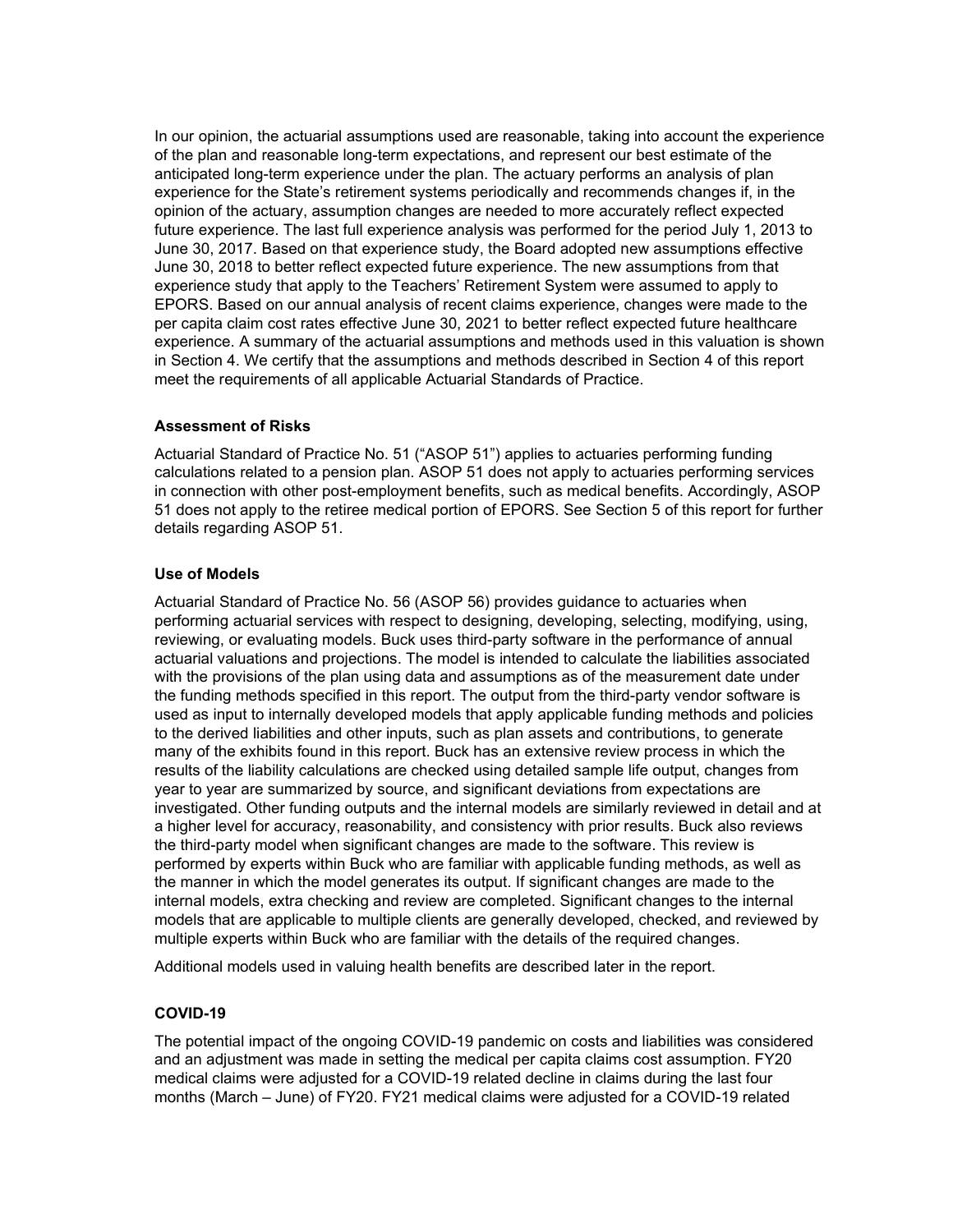decline in those claims during the fiscal year. A more detailed explanation on these adjustments is shown in Section 4.2.

This report was prepared under my supervision and in accordance with all applicable Actuarial Standards of Practice. I am a Fellow of the Society of Actuaries, an Enrolled Actuary, a Fellow of the Conference of Consulting Actuaries and a Member of the American Academy of Actuaries. I meet the Qualification Standards of the American Academy of Actuaries to render the actuarial opinions contained herein.

I am available to discuss this report with you at your convenience. I can be reached at 602-803- 6174.

Respectfully submitted,

 $Q.\mathcal{L}$ 

David J. Kershner, FSA, EA, MAAA, FCA Principal Buck

The undersigned actuary is responsible for all assumptions related to the average annual per capita health claims cost and the health care cost trend rates, and hereby affirms his qualification to render opinions in such matters in accordance with the Qualification Standards of the American Academy of Actuaries.

Scott Young

Scott Young, FSA, EA, MAAA **Director Buck**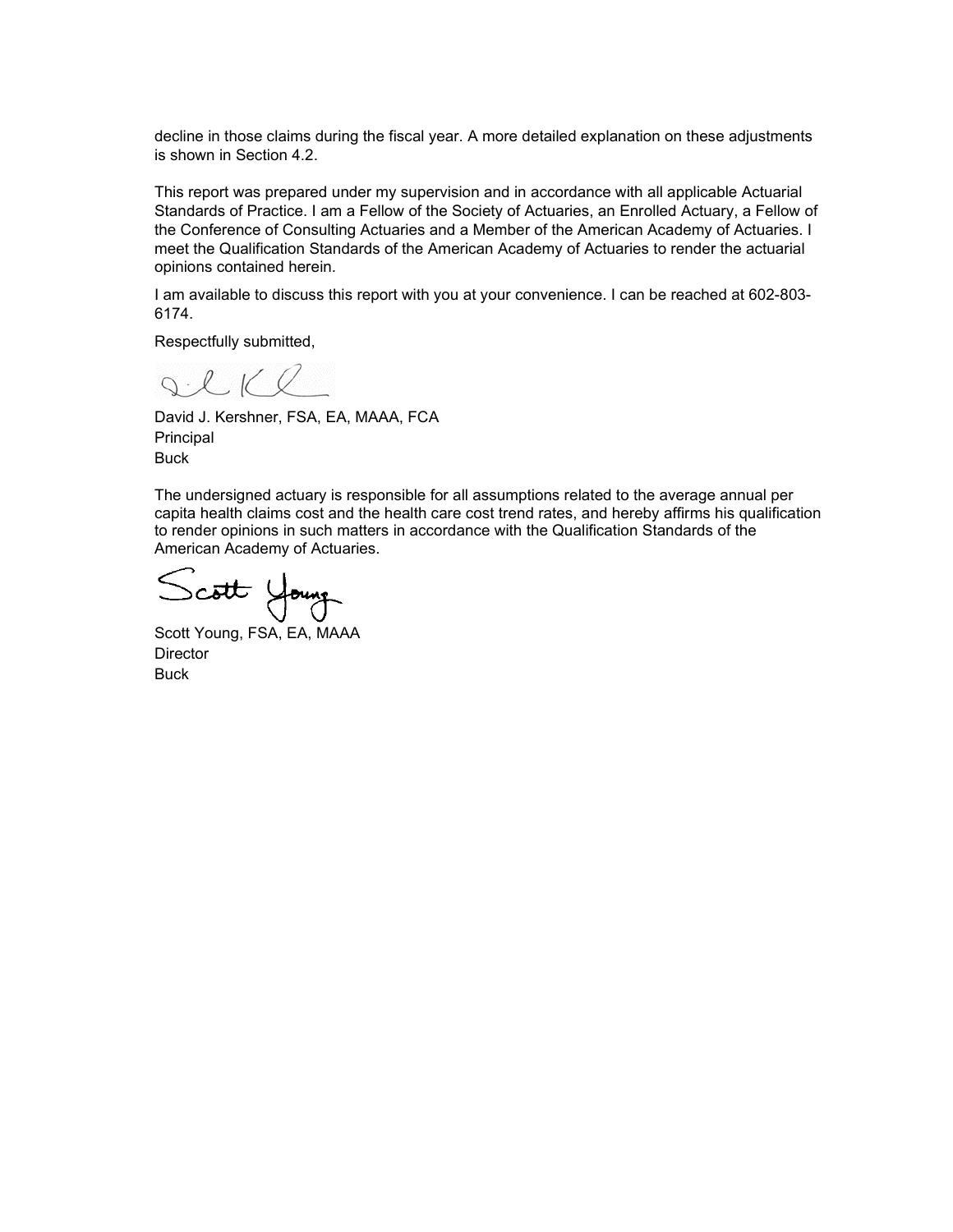## **Contents**

<span id="page-4-0"></span>

| Section 4.2: Descriptions of Actuarial Methods and Valuation Procedures  12 |  |
|-----------------------------------------------------------------------------|--|
|                                                                             |  |
|                                                                             |  |
|                                                                             |  |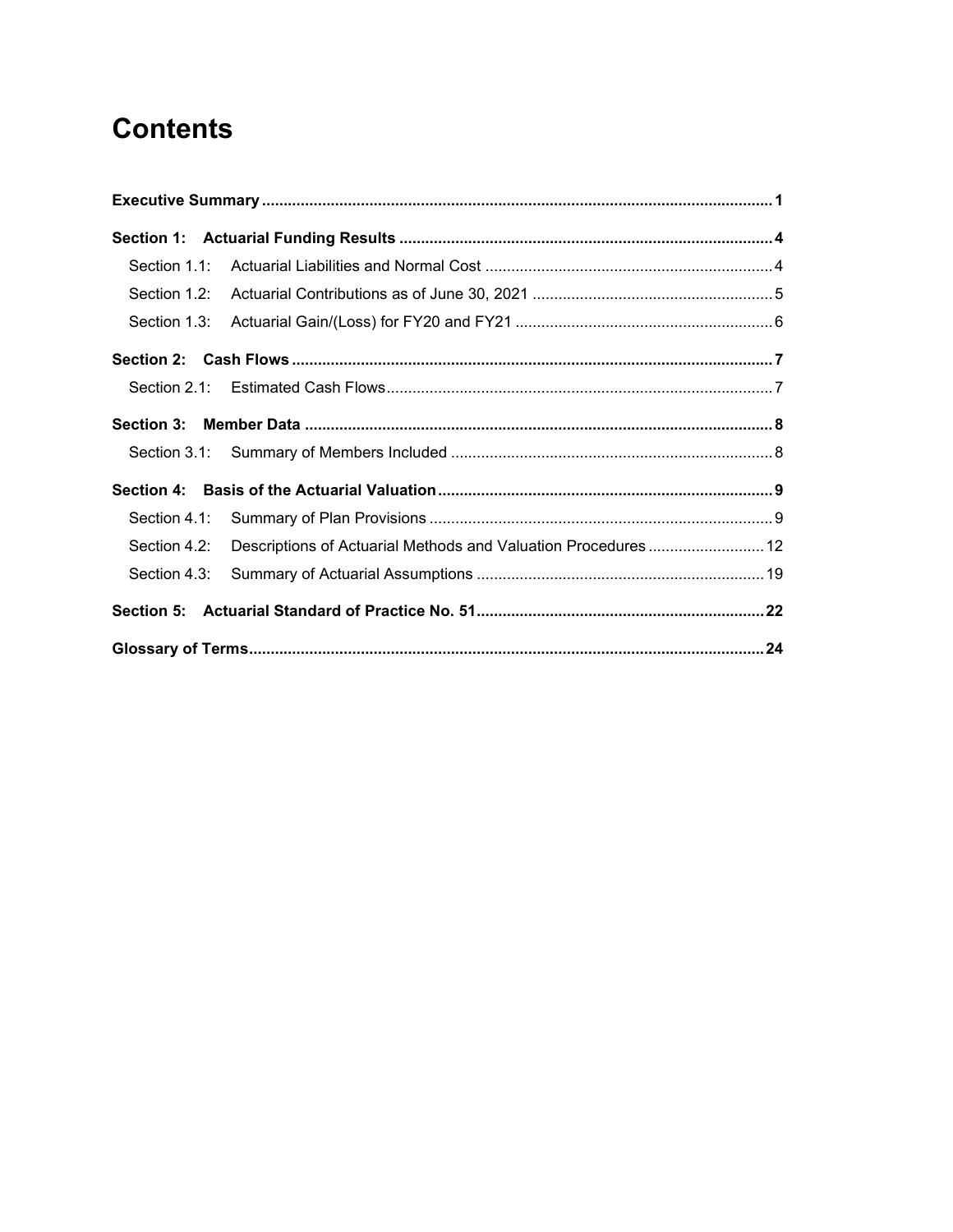## **Executive Summary**

#### **Overview**

The State of Alaska Elected Public Officers' Retirement System (EPORS) provides pension and postemployment healthcare benefits to eligible members. The Commissioner of the Department of Administration is responsible for administering EPORS. This report presents the results of the actuarial valuation of EPORS as of the valuation date of June 30, 2021.

#### **Purpose**

An actuarial valuation is performed on the plan when requested by the State of Alaska, generally every two years, as of the end of the fiscal year. The main purposes of the actuarial valuation detailed in this report are:

- 1. To determine the State contribution necessary to meet the Department's funding policy for the plan;
- 2. To disclose the liability measures as of the valuation date;
- 3. To review the current funded status of the plan and assess the funded status as an appropriate measure for determining future actuarially determined contributions;
- 4. To compare actual and expected experience under the plan; and
- 5. To report trends in contributions and liabilities over the last several years.

Since inception in 1976, benefits under EPORS have been paid for on a pay-as-you-go basis. This means that just enough money is appropriated each year to pay the benefits as they come due. Under this method, no fund is built up and therefore, no investment earnings offset the State's cost. In Section 2.1 of this report, we have projected the total benefit payments under EPORS for the next 35 years.

The actuarial valuation provides a "snapshot" of the liabilities of the EPORS based on the plan provisions, membership, and actuarial assumptions as of the valuation date. Retiree group benefits models necessarily rely on the use of approximations and estimates and are sensitive to changes in these approximations and estimates. Small variations in these approximations and estimates may lead to significant changes in actuarial measurements.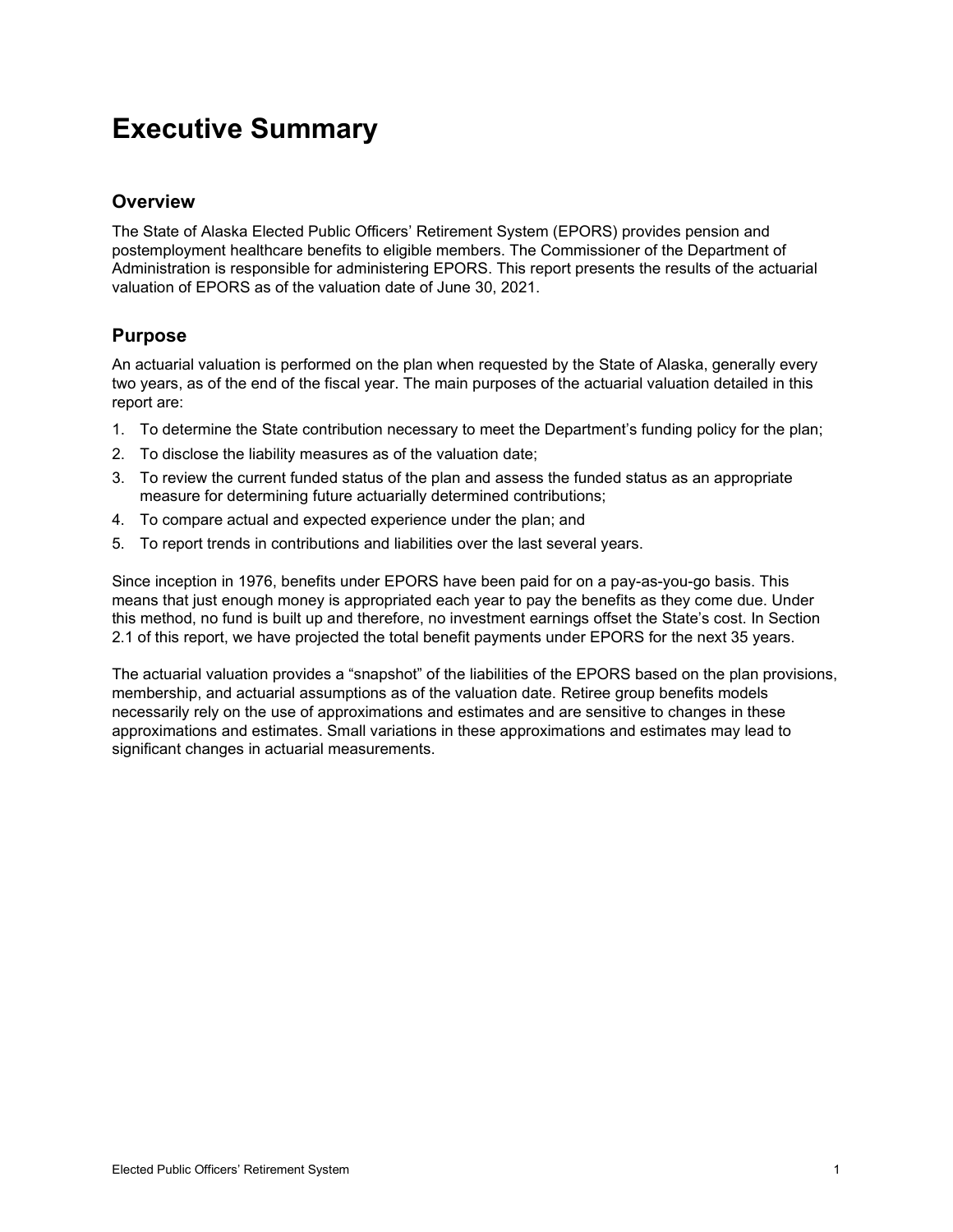The key results of the June 30, 2021 and June 30, 2019 valuations are shown below.

|                   | <b>Funded Status as of June 30</b>                    | 2019             | 2021             |  |  |
|-------------------|-------------------------------------------------------|------------------|------------------|--|--|
| <b>Pension</b>    |                                                       |                  |                  |  |  |
| a.                | <b>Actuarial Accrued Liability</b>                    | \$<br>15,951,624 | \$<br>12,513,948 |  |  |
| b.                | <b>Valuation Assets</b>                               | 0                |                  |  |  |
| C.                | Unfunded Actuarial Accrued Liability, $(a) - (b)$     | \$<br>15,951,624 | \$<br>12,513,948 |  |  |
| d.                | Funding Ratio, $(b) \div (a)$                         | 0%               | 0%               |  |  |
| <b>Healthcare</b> |                                                       |                  |                  |  |  |
| a.                | <b>Actuarial Accrued Liability</b>                    | \$<br>1,875,915  | \$<br>1,499,487  |  |  |
| b.                | <b>Valuation Assets</b>                               | 0                | 0                |  |  |
| C.                | Unfunded Actuarial Accrued Liability, $(a) - (b)$     | \$<br>1,875,915  | \$<br>1,499,487  |  |  |
| d.                | Funding Ratio, $(b) \div (a)$                         | 0%               | 0%               |  |  |
| <b>Total</b>      |                                                       |                  |                  |  |  |
| a.                | <b>Actuarial Accrued Liability</b>                    | \$<br>17,827,539 | \$<br>14,013,435 |  |  |
| b.                | <b>Valuation Assets</b>                               | 0                | 0                |  |  |
| c.                | Unfunded Actuarial Accrued Liability, $(a) - (b)$     | \$<br>17,827,539 | \$<br>14,013,435 |  |  |
| d.                | Funding Ratio, $(b) \div (a)$                         | 0%               | 0%               |  |  |
|                   | <b>Total Contribution</b>                             | <b>FY20</b>      | <b>FY22</b>      |  |  |
| <b>Total</b>      |                                                       |                  |                  |  |  |
| a.                | <b>Normal Cost</b>                                    | \$<br>$\Omega$   | \$<br>0          |  |  |
| b.                | Past Service Cost                                     | 1,233,401        | 969,521          |  |  |
| C.                | Actuarially Determined Contribution, $(a) + (b)$      | \$<br>1,233,401  | \$<br>969,521    |  |  |
| d.                | Expected Annual Benefit Payments and<br>Claims        | \$<br>1,463,824  | \$<br>1,230,279  |  |  |
| e.                | <b>Total Contribution</b><br>[Greater of (c) and (d)] | \$<br>1,463,824  | \$<br>1,230,279  |  |  |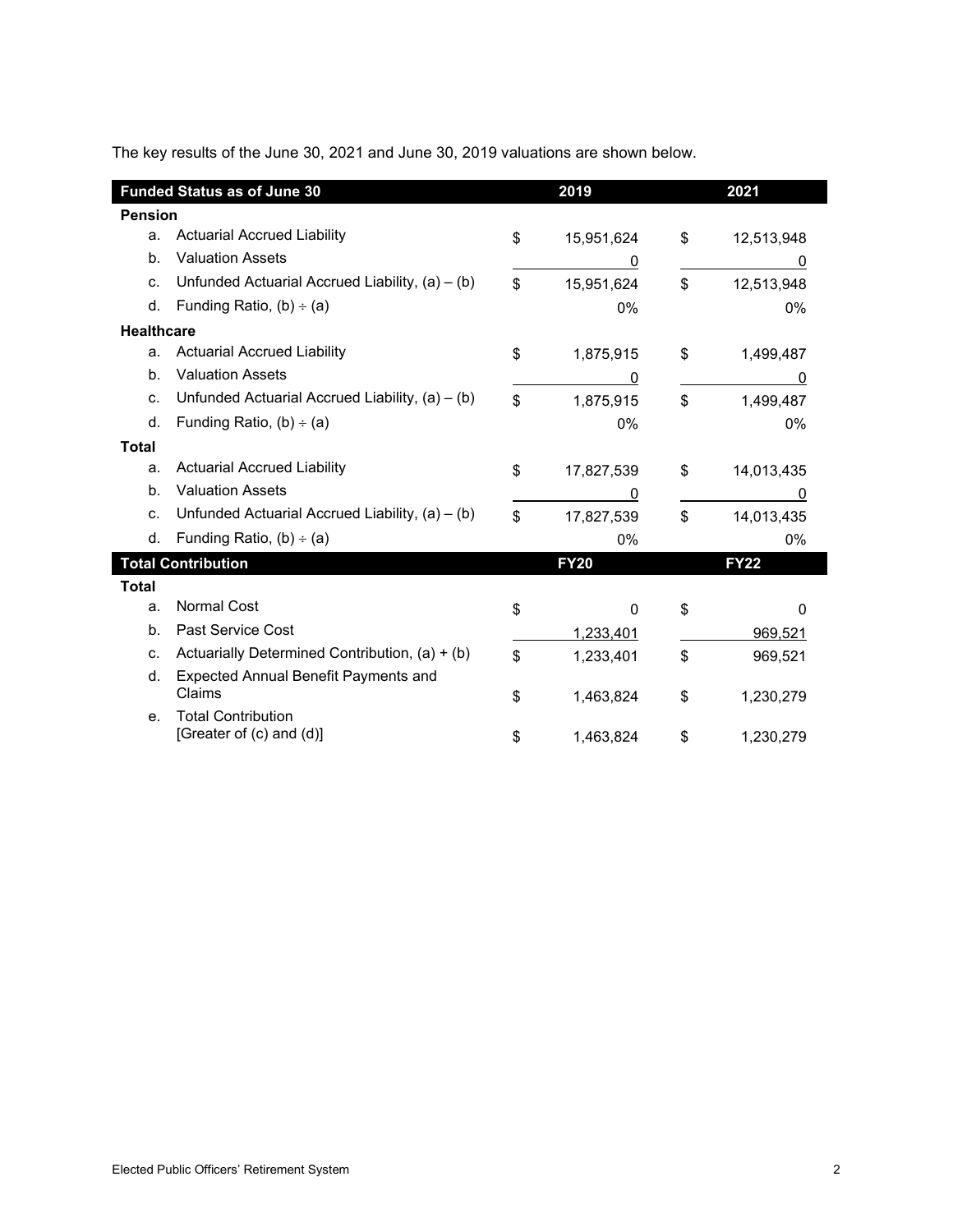#### **1. Actuarial vs. Pay-As-You-Go Funding**

Since inception in 1976, benefits under EPORS have been paid for on a pay-as-you-go basis. This means that just enough money is appropriated each year to pay the benefits as they come due. Under this method, no fund is built up and, therefore, no investment earnings offset the State's cost. In Section 2.1 of this report, we have projected the total benefit payments under EPORS for the next 35 years. Annual benefit payments are projected to gradually decrease from their current levels, which are approximately \$1,230,000 per year.

This valuation uses the Entry Age Normal Cost Method to determine costs and liabilities. The actuarial funding method amortizes all unfunded liabilities over 25 years in level dollar payments. There is no normal cost component because there are no active participants. Accordingly, the actuarial costs associated with EPORS are past service costs only.

Expected benefit payments exceed the past service cost for the upcoming year.

#### **2. Demographic Experience (Pension)**

Section 3 provides statistics on active and inactive participants. The number of active participants remained at zero as of June 30, 2021.

The number of retirees and beneficiaries decreased 10.3% from 29 to 26, and their average age increased from 80.20 to 81.23. The number of vested terminated participants remained at zero.

Actual increases in variable benefits and COLA were less than expected, which generated a gain of approximately \$647,000. There was also a gain of approximately \$1,045,000 due to demographic experience, primarily more deaths than expected.

#### **3. Retiree Medical Experience**

As described in Section 4.2, recent claims experience has been favorable, which created an actuarial gain of approximately \$147,000. There was also a demographic experience (medical) loss of approximately \$374,000, mostly due to the difference between actual and expected benefits. The net loss was approximately \$227,000.

#### **4. Members Included**

The governor, lieutenant governor, and members of the Alaska State Legislature holding office between January 1, 1976 and October 14, 1976.

#### **5. Changes in Methods Since the Prior Valuation**

There were no changes in actuarial methods since the prior valuation.

#### **6. Changes in Assumptions Since the Prior Valuation**

The variable benefit increase assumption was changed from 3.62% to 3.00%, which is equal to the current inflation assumption of 2.50% plus 50 basis points. The net effect as of June 30, 2021 of the assumption change was a decrease in pension liabilities of approximately \$649,000.

#### **7. Changes in Benefit Provisions Since the Prior Valuation**

Starting in 2022, prior authorization will be required for certain specialty medications for all participants. This change created an actuarial gain of approximately \$15,000.

There have been no other changes in benefit provisions since the prior valuation.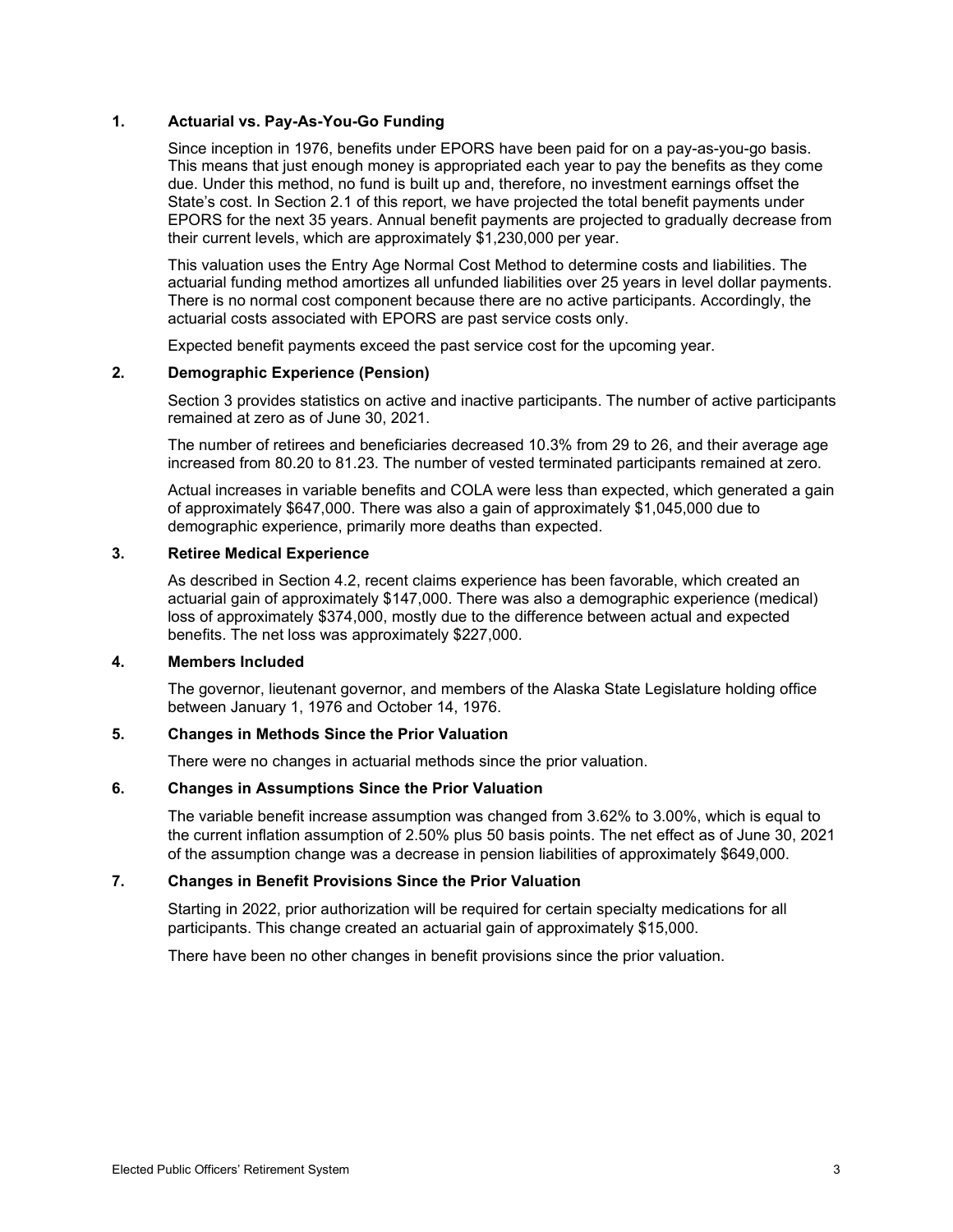## <span id="page-8-0"></span>**Section 1: Actuarial Funding Results**

|                               | <b>Normal Cost</b> | <b>Actuarial Accrued</b><br><b>Liability</b> |    |            |  |
|-------------------------------|--------------------|----------------------------------------------|----|------------|--|
| <b>Active Participants</b>    |                    |                                              |    |            |  |
| <b>Retirement Benefits</b>    | \$                 | $\mathbf 0$                                  | \$ | 0          |  |
| <b>Health Benefits</b>        |                    | 0                                            |    | 0          |  |
| Subtotal                      | \$                 | $\mathbf 0$                                  | \$ | 0          |  |
| <b>Retirees and Survivors</b> |                    |                                              |    |            |  |
| <b>Retirement Benefits</b>    |                    |                                              | \$ | 12,513,948 |  |
| <b>Health Benefits</b>        |                    |                                              |    | 1,499,487  |  |
| Subtotal                      |                    |                                              | \$ | 14,013,435 |  |
| <b>Vested Terminations</b>    |                    |                                              |    |            |  |
| <b>Retirement Benefits</b>    |                    |                                              | \$ | 0          |  |
| <b>Health Benefits</b>        |                    |                                              |    | 0          |  |
| Subtotal                      |                    |                                              | \$ | 0          |  |
| <b>Total</b>                  |                    |                                              | \$ | 14,013,435 |  |

#### <span id="page-8-1"></span>**Section 1.1 Actuarial Liabilities and Normal Cost**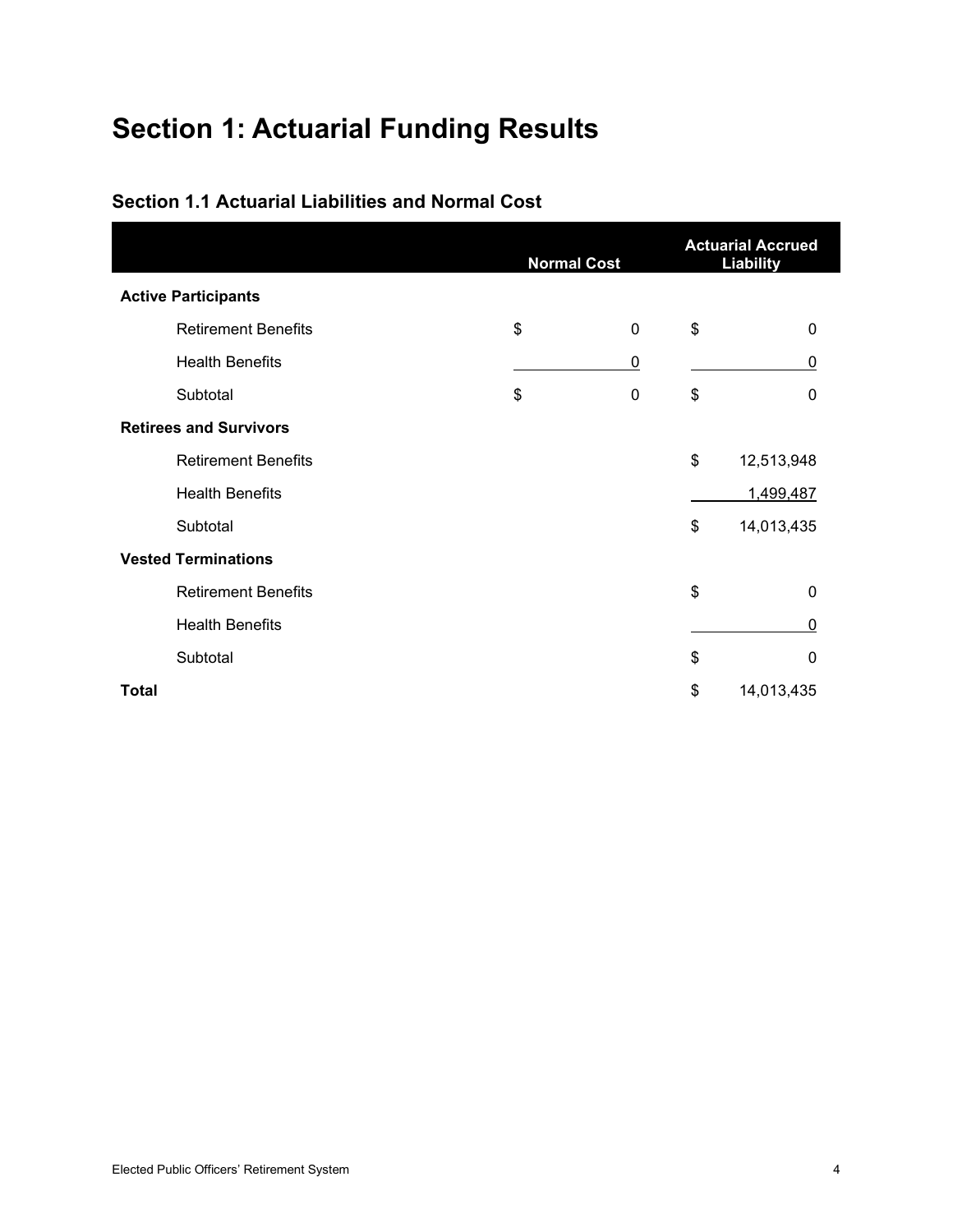<span id="page-9-0"></span>

|  |  |  | Section 1.2: Actuarial Contributions as of June 30, 2021 |  |  |  |  |
|--|--|--|----------------------------------------------------------|--|--|--|--|
|--|--|--|----------------------------------------------------------|--|--|--|--|

| $1_{-}$ | <b>Total Normal Cost</b>                                              | \$<br>0          |
|---------|-----------------------------------------------------------------------|------------------|
| 2.      | <b>Actuarial Accrued Liability</b>                                    | 14,013,435       |
| 3.      | <b>Valuation Assets</b>                                               |                  |
| 4.      | Total Unfunded Actuarial Accrued Liability, $(2) - (3)$               | \$<br>14,013,435 |
| 5.      | Funded Ratio, $(3) \div (2)$                                          | $0.00\%$         |
|         | 6. Past Service Cost Amortization Payment <sup>1</sup>                | 925,557          |
| 7.      | Actuarially Determined Contribution at Beginning of Year, $(1) + (6)$ | 925,557          |
| 8.      | Interest at 4.75%                                                     | 43,964           |
| 9.      | Actuarially Determined Contribution at End of Year, $(7) + (8)$       | \$<br>969,521    |
|         | 10. Expected Benefit Payments and Claims for the Upcoming Year        | \$<br>1,230,279  |
|         | 11. Total Contribution [Greater of (9) and (10)]                      | \$<br>1,230,279  |

<span id="page-9-1"></span><sup>1</sup> Calculated as a level dollar amount over a 25-year period as of June 30, 2021.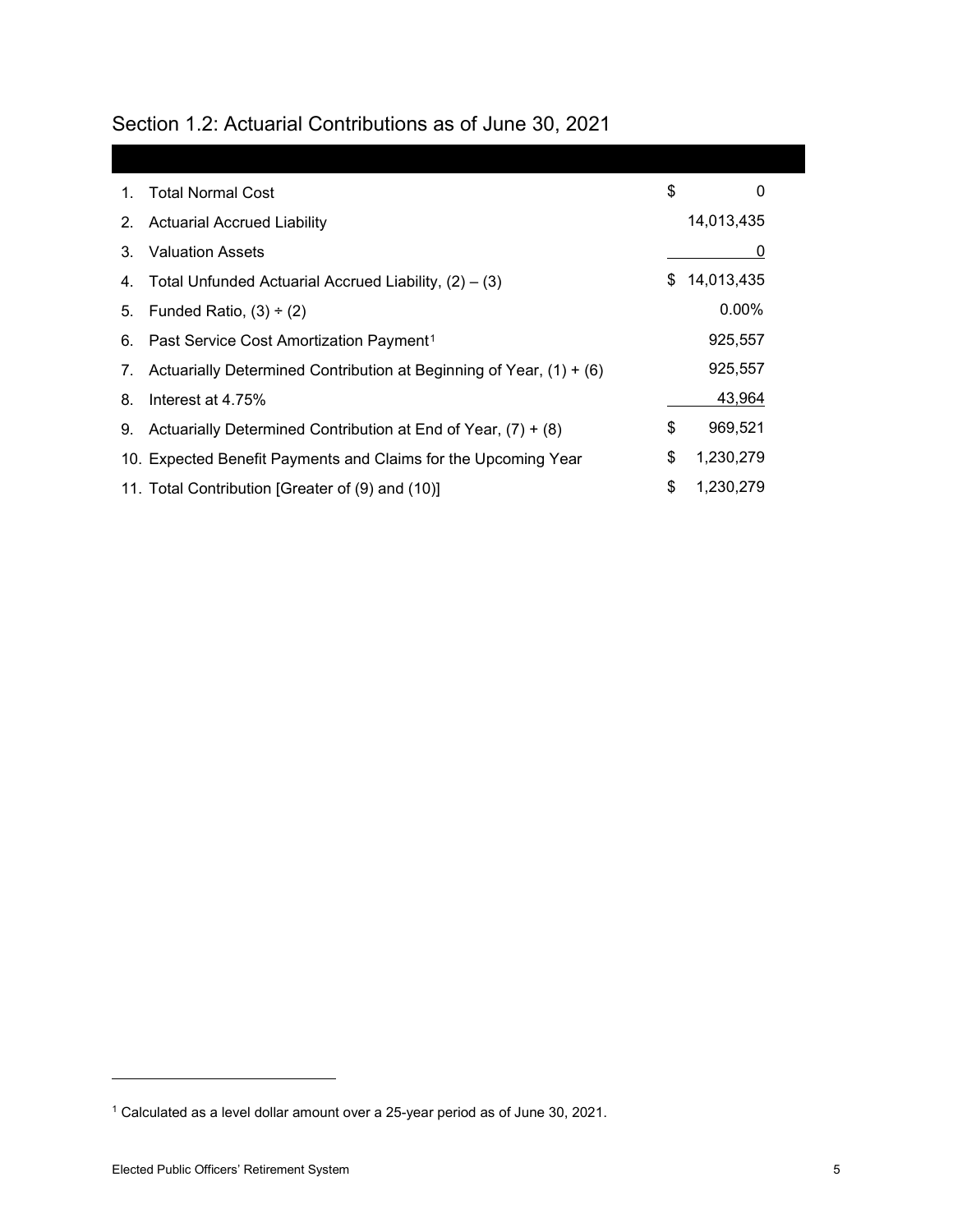### <span id="page-10-0"></span>Section 1.3: Actuarial Gain/(Loss) for FY20 and FY21

|    |          |                                                                                                                             | <b>Pension</b> | <b>Healthcare</b> | <b>Total</b>      |
|----|----------|-----------------------------------------------------------------------------------------------------------------------------|----------------|-------------------|-------------------|
| 1. |          | <b>Expected Actuarial Accrued Liability</b>                                                                                 |                |                   |                   |
|    | a.       | Actuarial Accrued Liability, June 30, 2019                                                                                  | \$15,951,624   | \$1,875,915       | \$17,827,539      |
|    | b.       | Normal Cost for FY20                                                                                                        | $\Omega$       | 0                 | 0                 |
|    | c.       | Interest on (a) and (b) at 4.75%                                                                                            | 757,702        | 89,106            | 846,808           |
|    | d.       | Actual Benefit Payments for FY20                                                                                            | 1,305,289      | 387,129           | 1,692,418         |
|    | е.       | Interest on (d) at 4.75%, adjusted for timing                                                                               | 33,227         | 9,088             | 42,315            |
|    | f.       | Expected Actuarial Accrued Liability, June<br>30, 2020, (a) + (b) + (c) – (d) – (e)                                         | \$15,370,810   | \$1,568,804       | \$16,939,614      |
|    | g.       | Normal Cost for FY21                                                                                                        | 0              | O                 | 0                 |
|    | h.       | Interest on $(f)$ and $(g)$ at 4.75%                                                                                        | 730,113        | 74,518            | 804,631           |
|    | i.       | Actual Benefit Payments for FY21                                                                                            | 1,213,984      | 347,916           | 1,561,900         |
|    | j.       | Interest on (i) at 4.75%, adjusted for timing                                                                               | 30,902         | 8,167             | 39,069            |
|    | k.<br>I. | Change in Actuarial Assumptions/Methods<br>Change in actual increases versus<br>expected increases in variable benefits and | (649, 259)     | 0                 | (649, 259)        |
|    |          | COLA                                                                                                                        | (647, 489)     | 0                 | (647, 489)        |
|    | m.       | Prior Authorization Plan Change                                                                                             | 0              | (14, 928)         | (14,928)          |
|    | n.       | Expected Actuarial Accrued Liability, June<br>30, 2021, $(f) + (g) + (h) - (i) - (j) + (k) + (l) +$                         |                |                   |                   |
|    |          | (m)                                                                                                                         | \$13,559,289   | 1,272,311<br>\$.  | \$14,831,600      |
| 2. |          | Actual Actuarial Accrued Liability, June 30, 2021                                                                           | 12,513,948     | <u>1,499,487</u>  | <u>14,013,435</u> |
| 3. |          | Liability Gain/(Loss), $(1)(n) - (2)$                                                                                       | 1,045,341      | (227, 176)<br>S   | 818,165<br>S      |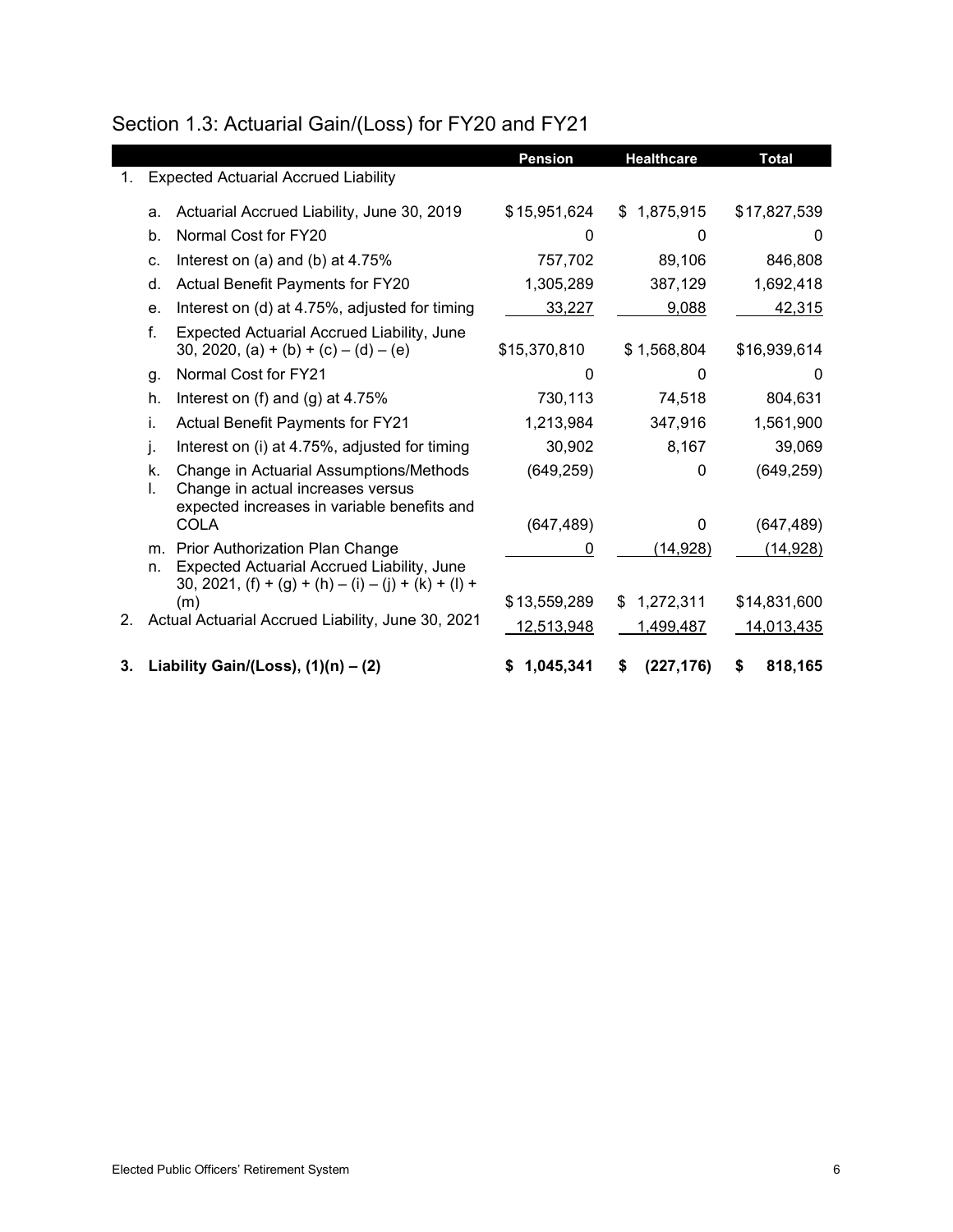## <span id="page-11-0"></span>**Section 2: Cash Flows**

| <b>Year Starting</b> |                                  |
|----------------------|----------------------------------|
| July 1               | <b>Estimated Annual Payments</b> |
| 2021                 | \$<br>1,230,279                  |
| 2022                 | 1,207,138                        |
| 2023                 | 1,181,470                        |
| 2024                 | 1,153,940                        |
| 2025                 | 1,124,931                        |
| 2026                 | 1,094,801                        |
| 2027                 | 1,063,883                        |
| 2028                 | 1,032,195                        |
| 2029                 | 999,524                          |
| 2030                 | 965,621                          |
| 2031                 | 930,336                          |
| 2032                 | 893,401                          |
| 2033                 | 854,660                          |
| 2034                 | 814,203                          |
| 2035                 | 772,009                          |
| 2036                 | 728,216                          |
| 2037                 | 683,472                          |
| 2038                 | 638,158                          |
| 2039                 | 592,509                          |
| 2040                 | 547,078                          |
| 2041                 | 502,106                          |
| 2042                 | 457,798                          |
| 2043                 | 414,711                          |
| 2044                 | 373,179                          |
| 2045                 | 333,485                          |
| 2046                 | 295,788                          |
| 2047                 | 260,189                          |
| 2048                 | 226,861                          |
| 2049                 | 195,948                          |
| 2050                 | 167,478                          |
| 2051                 | 141,562                          |
| 2052                 | 118,247                          |
| 2053                 | 97,455                           |
| 2054                 | 79,171                           |
| 2055                 | 63,316                           |
| 2056                 | 49,794                           |

<span id="page-11-1"></span>Section 2.1: Estimated Cash Flows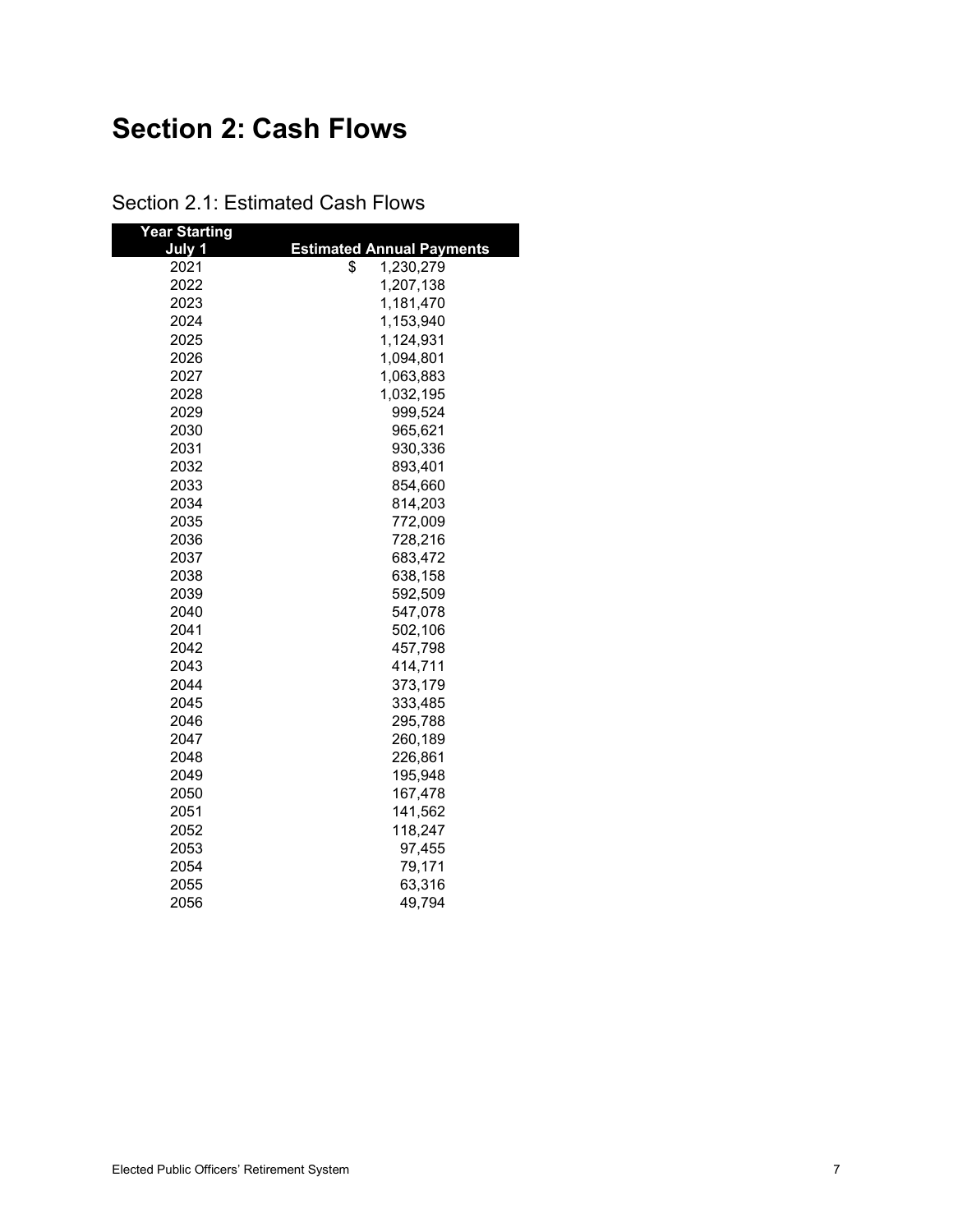## <span id="page-12-0"></span>**Section 3: Member Data**

<span id="page-12-1"></span>

|  | Section 3.1: Summary of Members Included |
|--|------------------------------------------|
|--|------------------------------------------|

|    |                                            | June 30, 2019 | June 30, 2021 |
|----|--------------------------------------------|---------------|---------------|
|    | <b>Active Members</b>                      |               |               |
| 1. | <b>Number</b>                              | 0             | 0             |
| 2. | Average Age                                | 0.00          | 0.00          |
| 3. | <b>Average Service Years</b>               | 0.00          | 0.00          |
| 4. | Average Annual Pay                         | \$0           | \$0           |
|    | <b>Vested Terminated Members</b>           |               |               |
| 1. | <b>Number</b>                              | 0             | 0             |
| 2. | Average Age                                | 0.00          | 0.00          |
| 3. | Average Service                            | 0.00          | 0.00          |
|    | <b>Retirees and Beneficiaries</b>          |               |               |
| 1. | <b>Number</b>                              | 29            | 26            |
| 2. | Average Age                                | 80.20         | 81.23         |
| 3. | <b>Average Monthly Retirement Benefits</b> | \$3,837       | \$3,623       |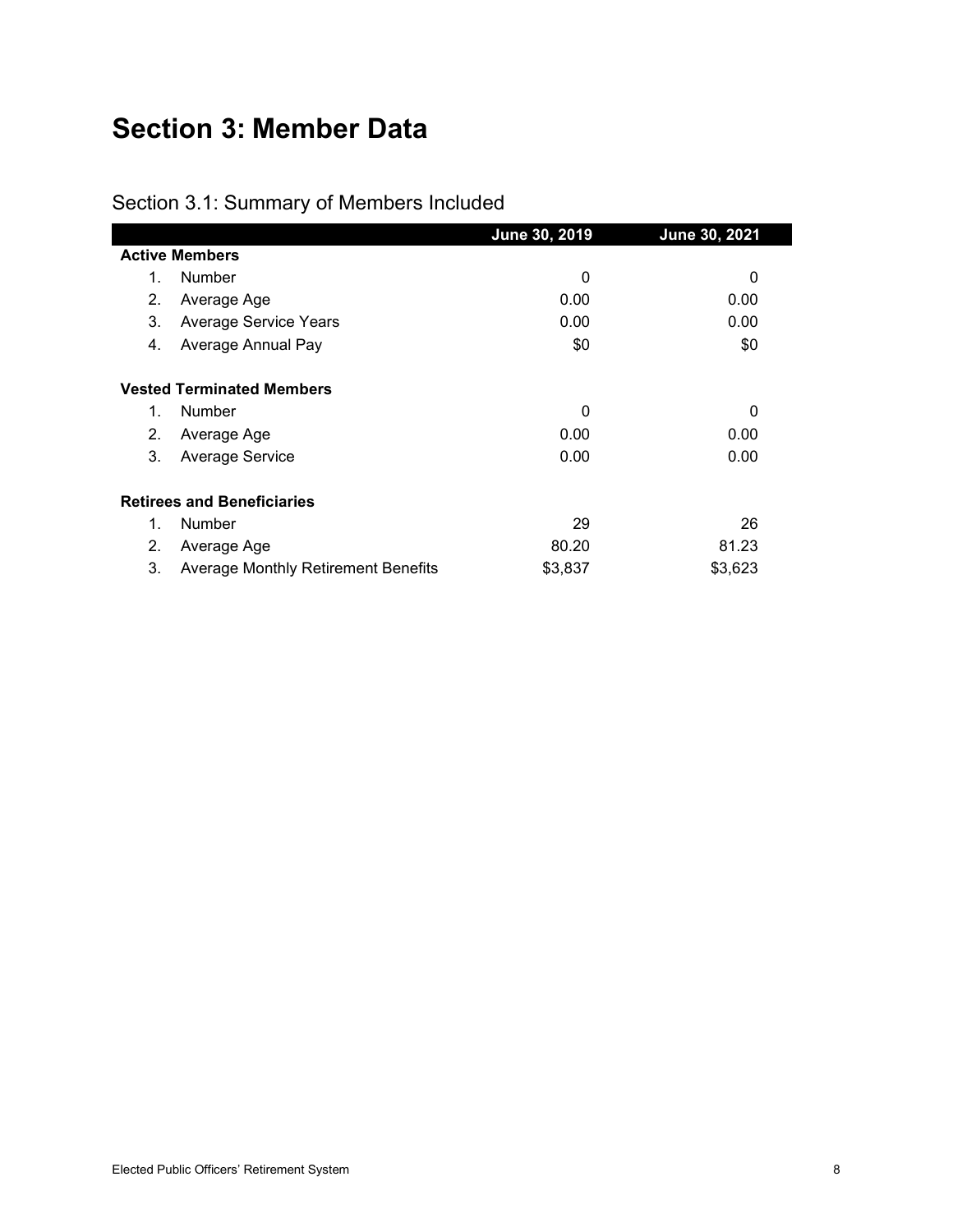## <span id="page-13-0"></span>**Section 4: Basis of the Actuarial Valuation**

#### <span id="page-13-1"></span>Section 4.1: Summary of Plan Provisions

#### **1. Members Included**

The governor, lieutenant governor, and members of the Alaska State Legislature holding office between January 1, 1976 and October 14, 1976.

#### **2. Member Contributions**

- a. Mandatory employee contribution: 7% of salary.
- b. Interest Credited: 4.5% compounded semi-annually on June 30 and December 31.
- c. Voluntary Refund at Termination: Return of contributions with interest.
- d. Refund at Death: If no eligible survivors, return of contribution with interest to designated beneficiary or beneficiaries.

#### **3. Normal Retirement Benefit**

- a. Eligibility: Age 60 with 5 or more years of paid service.
- b. Type: Life with automatic 50% joint and survivor benefit if married at least one year prior to date of death. If the accrued benefit formula percentage is less than 60% at the time of death, the survivor benefit may not be less than 30% of the monthly salary authorized for the office at the time or 30% of average monthly compensation.
- c. Amount: Members may irrevocably choose between two types of benefit calculations at the time of retirement: variable Alaska Statute (AS) 39.37.050(a)(1) and fixed AS 39.37.050(a)(2). Under the variable method, benefits are calculated based on the active salary of the office from which the member retired. Benefits may raise or lower depending on the change in the active salary. The fixed method bases the calculation on the average monthly compensation as defined in AS 39.35.680. Benefits calculated under the fixed method do not change when the active salary changes. Benefit calculation is 5% for each year of elected public officer service plus 2% for any other PERS service performed to a maximum of 75% times either the salary of the office from which the member retired or the average monthly salary depending on which option is chosen.
- d. Variable Benefit Increases/Decreases: Members who elect a variable benefit will have their benefit recalculated when the active salary of the position they retired from changes. If the salary lowers, retirement benefits will also be lowered.
- e. Cost of Living Increases: Retired members who select the variable option are eligible for post-retirement pension increases (Chapter 91, Section 1 SLA 2001) if they have been receiving benefits without an increase for at least 10 years. Benefits will be increased by 75% of the cost of living increase calculated from the date of the last benefit adjustment or the date when the member retired, whichever is later. The member may not receive another adjustment based on the salary and, if appropriate, allowances established under AS 24.10.110, authorized for the office from which the member retired until the resultant increase in benefits equals or exceeds the increase based on the post-retirement pension adjustments. Increases in benefit payments under the post-retirement pension adjustment are effective July 1 of each calendar year.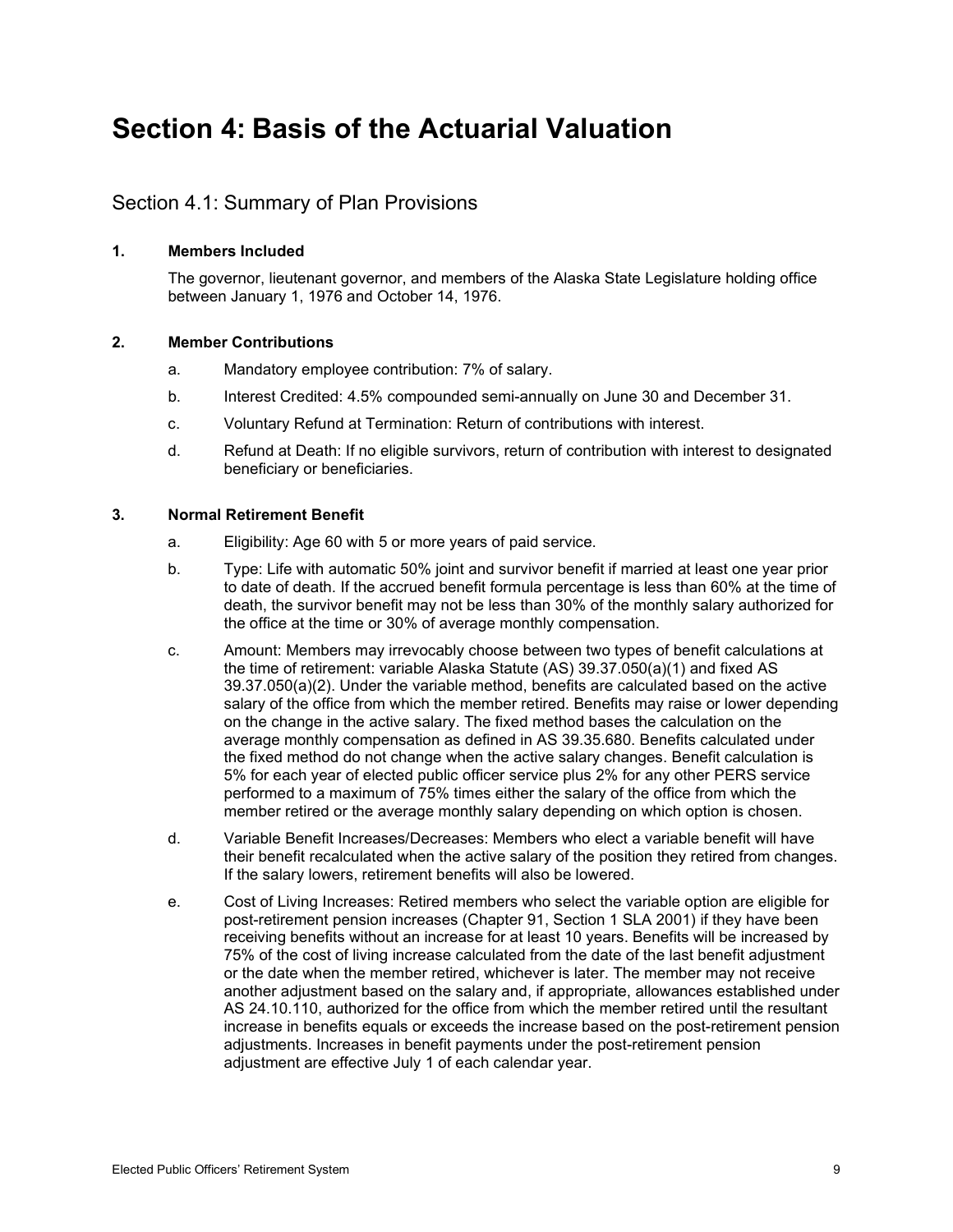#### **4. Early Retirement Benefit**

- a. Eligibility: At least age 55 with 5 or more years of paid service or any age with 20 or more years of paid service.
- b. Type: Life benefit with automatic 50% joint and survivor benefit if married at least one year prior to date of death. If the accrued benefit formula percentage is less than 60% at the time of death, the survivor benefit may not be less than 30% of the monthly salary authorized for the office at the time or 30% of average monthly compensation.
- c. Amount: Normal retirement benefit based on service to early retirement date reduced 0.5% per month for each month which precedes normal retirement date. Members may irrevocably choose between two types of benefit calculations at the time of retirement: variable AS 39.37.050(a)(1) and fixed AS 39.37.050(a)(2). Under the variable method, benefits are calculated based on the active salary of the office from which the member retired. Benefits may raise or lower depending on the change in the active salary. The fixed method bases the calculation on the average monthly compensation as defined in AS 39.35.680. Benefits calculated under the fixed method do not change when the active salary changes. Benefit calculation is 5% for each year of elected public officer service plus 2% for any other PERS service times either the salary of the office from which the member retired or the average monthly salary depending on which option is chosen.
- d. Variable Benefit Increases/Decreases: Members who elect a variable benefit will have their benefit recalculated when the active salary of the position they retired from changes. If the salary lowers, retirement benefits will also be lowered.
- e. Cost of Living Increases: Retired members who select the variable option are eligible for post-retirement pension increases (Chapter 91, Section 1 SLA 2001) if they have been receiving benefits without an increase for at least 10 years. Benefits will be increased by 75% of the cost of living increase calculated from the date of the last benefit adjustment or the date when the member retired, whichever is later. The member may not receive another adjustment based on the salary and, if appropriate, allowances established under AS 24.10.110, authorized for the office from which the member retired until the resultant increase in benefits equals or exceeds the increase based on the post-retirement pension adjustments. Increases in benefit payments under the post-retirement pension adjustment are effective July 1 of each calendar year.

#### **5. Deferred Vested Benefit**

- a. Eligibility: Vested with 5 or more years of paid service. Benefits may commence at Early or Normal retirement.
- b. Type: Normal or Early retirement benefit.
- c. Amount: Calculated in the same manner as a Normal or Early retirement benefit.
- d. Variable Benefit Increases/Decreases: Same provisions as Normal or Early retirement.
- e. Cost of Living Increases: Same provisions as Normal or Early retirement.

#### **6. Retirement for Incapacity Benefit**

- a. Eligibility: Incapacitated from performing the duties of their position at any age with five or more years of paid service.
- b. Type: Monthly benefit received until death.
- c. Amount: Calculated in the same manner as a Normal retirement except benefits commence the first of the month following an approved recommendation of the review board.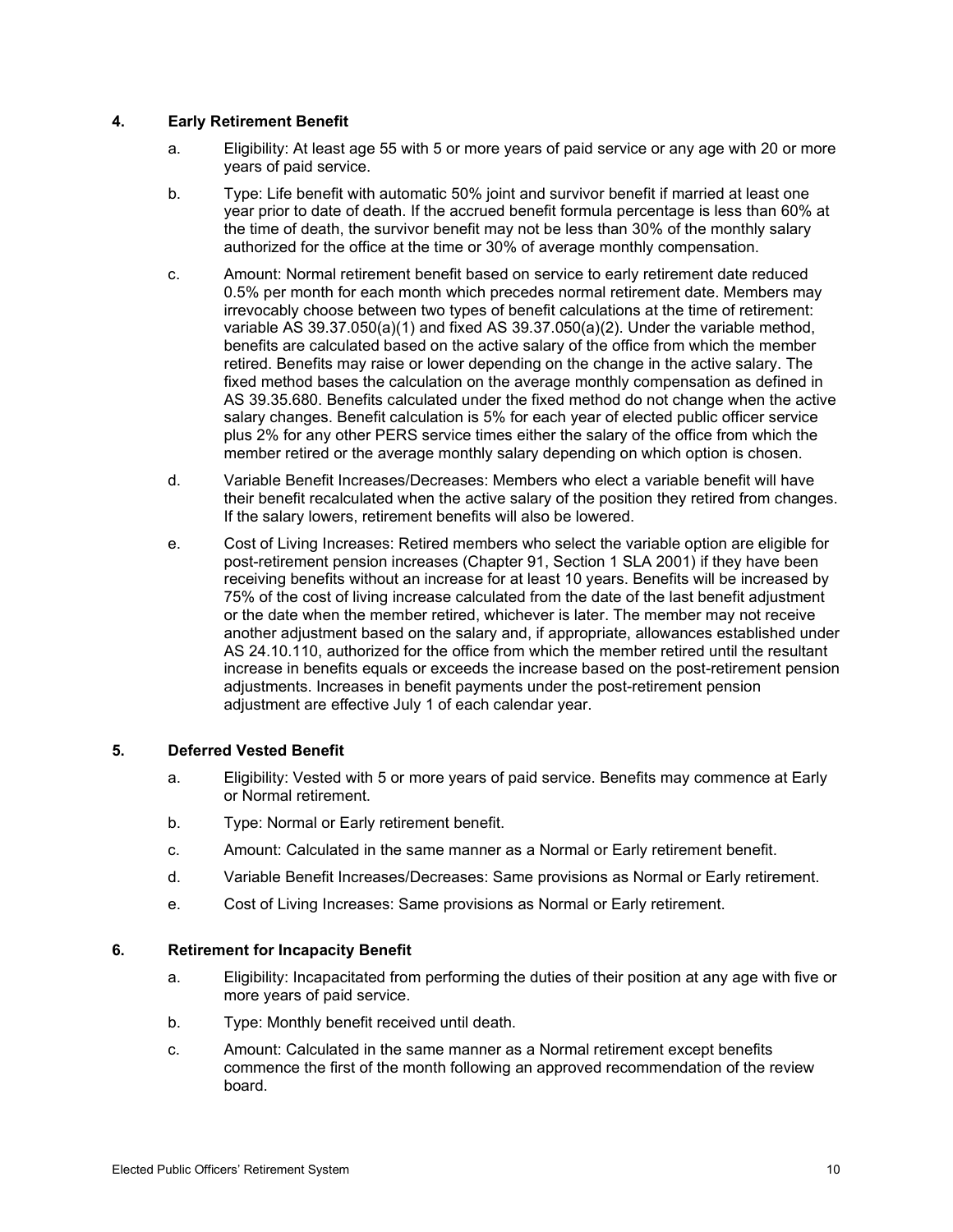- d. Variable Benefit Increases/Decreases: Same provisions as Normal retirement.
- e. Cost of Living Increases: Same provisions as Normal retirement.

#### **7. Death Benefit Before Retirement**

Provided the deceased member accrued at least 2 years of credited service and had been married for at least 1 year, the spouse is entitled to an automatic survivor benefit of 50% of the accrued benefit at the time of death. If the accrued benefit formula percentage is less than 60% at the time of death, the survivor benefit may not be less than 30% of the monthly salary authorized for the office at the time or 30% of average monthly compensation. If there is no surviving spouse but there are dependent children at the time of death, 50% of the above benefit may be divided in equal shares to the dependent children for the duration of their dependency. If there is no spouse or dependent children, the contribution account balance, plus interest, will be paid to the designated beneficiary or beneficiaries.

#### **8. Medical Benefits**

Each retiree is provided with medical and prescription drug benefits with no premium payment required. These benefits are available for the lifetime of the retiree and for the lifetime of the spouse if a survivor benefit is payable. Benefits are also available to eligible dependents for the duration of their dependency.

Medical, prescription drug, dental, vision and audio coverage is provided through the AlaskaCare Retiree Health Plan. Health plan provisions do not vary by retirement tier or age, except for Medicare coordination. Participants in dental, vision, and audio coverage pay a full selfsupporting rate and those benefits are not included in this valuation.

Starting in 2022, prior authorization will be required for certain specialty medications for all participants. There is no change to the medications that are covered by the plan.

Participants are covered under the following benefit design:

| <b>Plan Feature</b>                                              | <b>Amounts</b>  |
|------------------------------------------------------------------|-----------------|
| Deductible (single/family)                                       | \$150/\$450     |
| Coinsurance - most services                                      | 20%             |
| Outpatient surgery/testing                                       | $0\%$           |
| Maximum Out-of-Pocket (single/family, excl. deductible)          | \$800 / \$2,400 |
| Rx Copays (generic/ brand/mail-order), does not apply to OOP max | $$4/$ \$8 / \$0 |
| Lifetime Maximum                                                 | \$2,000,000     |

The plan coordinates with Medicare on a traditional Coordination of Benefits Method. Starting in 2019, the prescription drug coverage will be through a Medicare Part D EGWP arrangement.

#### **Changes in Benefit Provisions Valued Since the Prior Valuation**

Starting in 2022, prior authorization will be required for certain specialty medications for all participants. There were no other changes in benefit provisions since the prior valuation.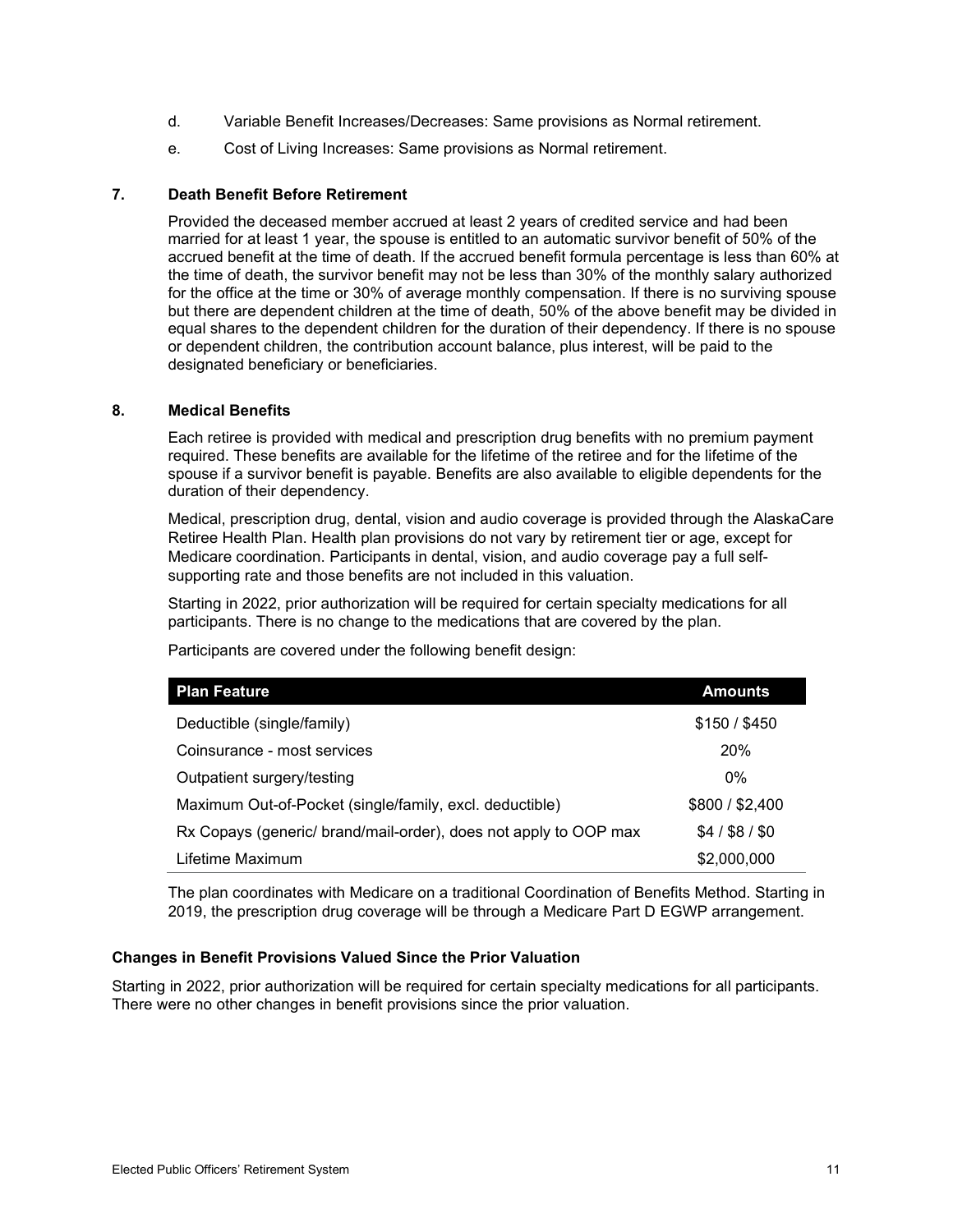#### <span id="page-16-0"></span>Section 4.2: Descriptions of Actuarial Methods and Valuation Procedures

#### **Actuarial Method**

Liabilities and contributions shown in the report are computed using the Entry Age Normal Actuarial Cost Method. Any funding surplus or unfunded accrued liability is amortized over 25 years on a level dollar basis.

The actuarial accrued liability for retired members and their beneficiaries currently receiving benefits was determined as the actuarial present value of the benefits expected to be paid. No future normal costs are payable for these members.

#### **Valuation of Assets**

Not applicable since there are no plan assets.

#### **Changes in Methods Since the Prior Valuation**

There were no changes in the asset or valuation methods since the prior valuation.

#### **Valuation of Retiree Medical and Prescription Drug Benefits**

This section outlines the detailed methodology used in the internal model developed by Buck to calculate the initial per capita claims cost rates for the Public Employees' Retirement System (PERS) and Teachers' Retirement System (TRS) postemployment healthcare plans, which were also used for EPORS. Note that the methodology reflects the results of our annual experience rate update for the period from July 1, 2020 to June 30, 2021.

Base claims cost rates are incurred healthcare costs expressed as a rate per member per year. Ideally, claims cost rates should be derived for each significant component of cost that can be expected to require differing projection assumptions or methods (i.e., medical claims, prescription drug claims, administrative costs, etc). Separate analysis is limited by the availability and historical credibility of cost and enrollment data for each component of cost. This valuation reflects non-prescription claims separated by Medicare status, including eligibility for free Part A coverage. Prescription costs are analyzed separately as in prior valuations. Administrative costs are assumed in the final per capita claims cost rates used for valuation purposes, as described below. Analysis to date on Medicare Part A coverage is limited since Part A claim data is not available by individual, nor is this status incorporated into historical claim data.

#### **Benefits**

Medical, prescription drug, dental, vision and audio coverage is provided through the AlaskaCare Retiree Health Plan and is available to employees of the State and subdivisions who meet retirement criteria based on the retirement plan tier in effect at their date of hire. Health plan provisions do not vary by retirement tier or age, except for Medicare coordination for those Medicare-eligible. Dental, vision and audio claims (DVA) are excluded from data analyzed for this valuation because those are retiree-pay all benefits where rates are assumed to be self-supporting. Buck relies upon rates set by a third-party for the DVA benefits. Buck reviewed historical rate-setting information and views contribution rate adjustments made are not unreasonable.

#### Administration and Data Sources

The plan was administered by Wells Fargo Insurance Services (acquired by HealthSmart, in January 2012) from July 1, 2009 through December 31, 2013 and by Aetna effective January 1, 2014.

Claims incurred for the period from July 2019 through June 2021 (FY20 through FY21) were provided by the State of Alaska from reports extracted from their data warehouse, which separated claims by Medicare status. Monthly enrollment data for the same period was provided by Aetna.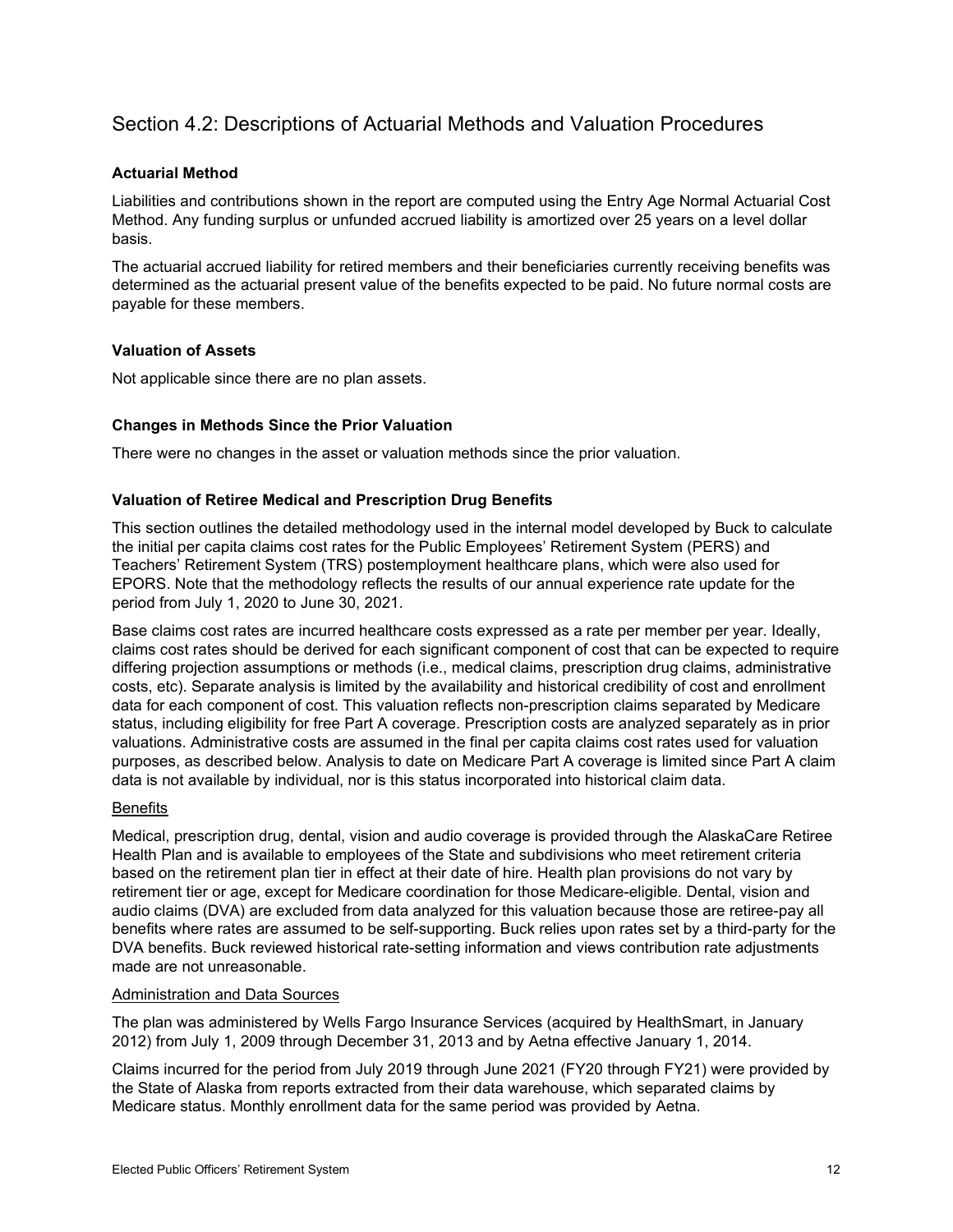Aetna also provided census information identifying Medicare Part B only participants. These participants are identified when hospital claims are denied by Medicare; Aetna then flags that participant as a Part B only participant. Buck added newly identified participants to our list of Medicare Part B only participants. Buck assumes that once identified as Part B only, that participant remains in that status until we are notified otherwise.

Aetna provided a snapshot file as of July 1, 2021 of retirees and dependents that included a coverage level indicator. The monthly enrollment data includes double coverage participants. These are participants whereby both the retiree and spouse are retirees from the State and both are reflected with Couple coverage in the enrollment. In this case, such a couple would show up as four members in the monthly enrollment (each would be both a retiree and a spouse). As a result, the snapshot census file was used to adjust the total member counts in the monthly enrollment reports to estimate that number of unique participants enrolled in coverage. Based on the snapshot files from the last two valuations, the total member count in the monthly enrollment reports needs to be reduced by approximately 13% to account for the number of participants with double coverage.

Aetna does not provide separate experience by Medicare status in standard reporting so the special reports mentioned above from the data warehouse were used this year to obtain that information and incorporate it into the per capita rate development for each year of experience (with corresponding weights applied in the final per capita cost).

#### Methodology

Buck projected historical claim data to FY22 for retirees using the following summarized steps:

- 1. Develop historical annual incurred claim cost rates an analysis of medical costs was completed based on claims information and enrollment data provided by the State of Alaska and Aetna for each year in the experience period of FY20 through FY21.
	- Costs for medical services and prescriptions were analyzed separately, and separate trend rates were developed to project expected future medical and prescription costs for the valuation year (e.g. from the experience period up through FY22).
	- Because the reports provided this year reflected incurred claims, no additional adjustment was needed to determine incurred claims to be used in the valuation.
	- An offset for costs expected to be reimbursed by Medicare was incorporated beginning at age 65. Alaska retirees who do not have 40 quarters of Medicare-covered compensation do not qualify for Medicare Part A coverage free of charge. This is a relatively small and closed group. Medicare was applied to State employment for all employees hired after March 31, 1986. For the "no-Part A" individuals who are required to enroll in Medicare Part B, the State is the primary payer for hospital bills and other Part A services. Claim experience is not available separately for participants with both Medicare Parts A and B and those with Part B only. For Medicare Part B only participants, a lower average claims cost was applied to retirees covered by both Medicare Part A and B vs. retirees covered only by Medicare Part B based upon manual rate models that estimate the Medicare covered proportion of medical costs. To the extent that no-Part A claims can be isolated and applied strictly to the appropriate closed group, actuarial accrued liability will be more accurate.
	- Based on census data received from Aetna, less than 1% of the current retiree population was identified as having coverage only under Medicare Part B. We assume that 5% of actives hired before April 1, 1986 and current retirees who are not yet Medicare eligible will not be eligible for Medicare Part A.
	- Based upon a reconciliation of valuation census data to the snapshot eligibility files provided by Aetna as of July 1, 2020, and July 1, 2021, Buck adjusted member counts used for duplicate records where participants have double coverage; i.e. primary coverage as a retiree and secondary coverage as the covered spouse of another retiree. This is to reflect the total cost per distinct individual/member which is then applied to distinct members in the valuation census.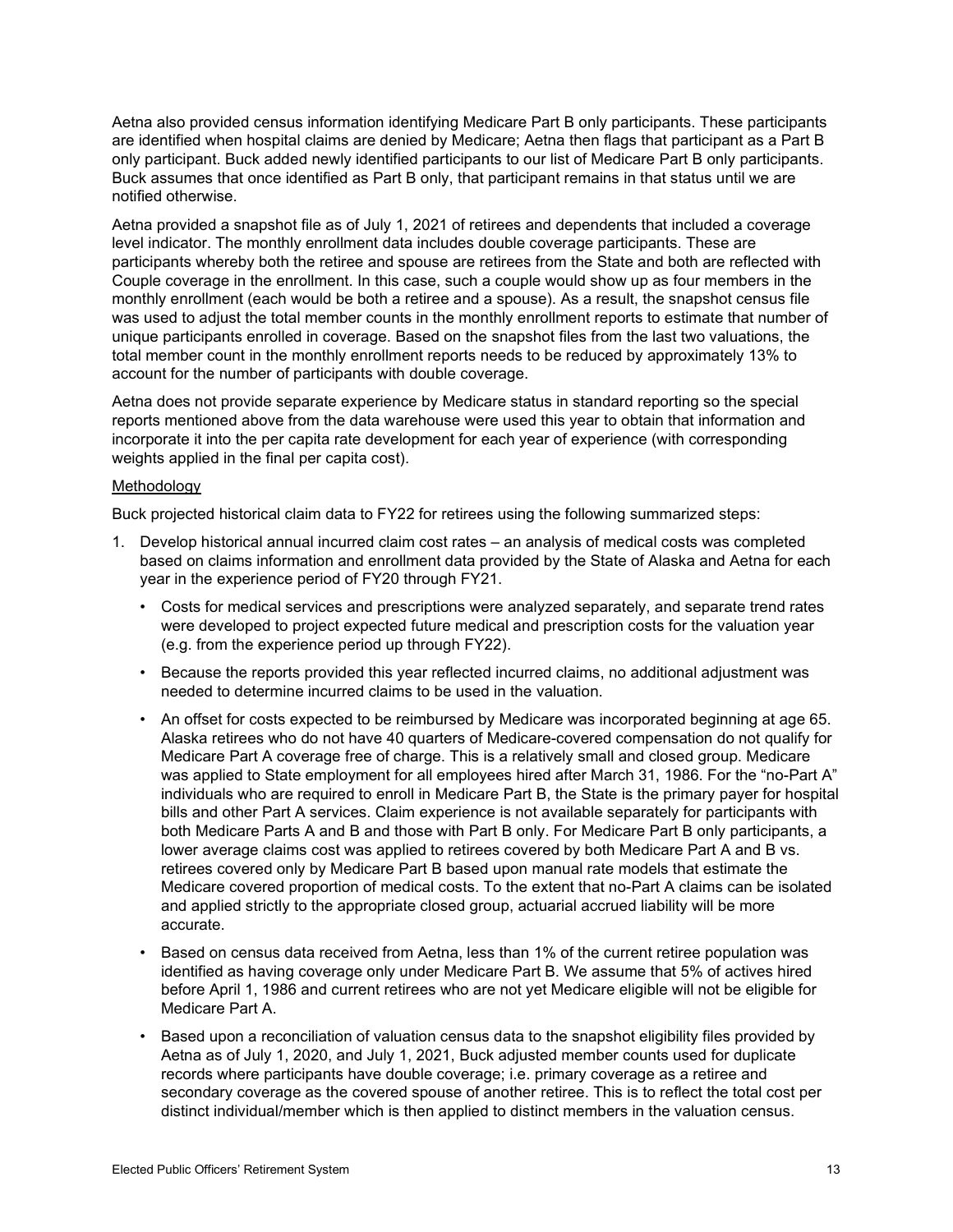- Buck understands that pharmacy claims reported do not reflect rebates. Based on actual pharmacy rebate information provided by Optum, rebates were assumed to be 19.5% of prescription drug claims for FY20, 16.2% of pre-Medicare, and 14.3% of Medicare prescription drug claims for FY21.
- 2. Develop estimated EGWP reimbursements Segal provided estimated 2022 EGWP subsidies, developed with the assistance of OptumRx. These amounts are applicable only to Medicare-eligible participants.
- 3. Adjust for claim fluctuation, anomalous experience, etc. explicit adjustments are often made for anticipated large claims or other anomalous experience. FY19 and FY20 experience were compared to assess the impact of COVID-19 and whether an adjustment to FY20 claims was indicated for use in the June 30, 2020 valuation. A material decrease in medical claims during March 2020 to June 2020 was experienced due to COVID-19. Therefore, an adjustment was made for those months to adjust for the decrease that is not expected to continue in future years. There was an observed spike in prescription drug claims in March 2020; however, the FY20 prescription drug experience appears reasonable to use without adjustment for COVID-19. To adjust for the decrease in medical claims due to COVID-19 during the last 4 months of FY20, the per capita cost during the first 8 months was used as the basis for estimating claims that would have occurred in the absence of COVID-19. FY21 experience was also thoroughly reviewed to assess the impact of COVID-19 and whether an adjustment to FY21 claims was appropriate for use in the June 30, 2021 valuation. FY21 medical per capita claims were noticeably lower than expected, so a 4% load was added to the FY21 medical claims used in the per capita claims cost development to better reflect future expected long-term costs of the plan. Total prescription drug claims experience for FY21 was reasonable and consistent with FY19 and FY20 experience. Therefore, no adjustment was made to FY21 prescription drug claims. Due to group size and demographics, we did not make any additional large claim adjustments. We do blend both Alaska plan-specific and national trend factors as described below. Buck compared data utilized to lag reports and quarterly plan experience presentations provided by the State and Aetna to assess accuracy and reasonableness of data.
- 4. Trend all data points to the projection period project prior years' experience forward to FY22 for retiree benefits on an incurred claim basis. Trend factors derived from historical Alaska-specific experience and national trend factors are shown in the table in item 5 below.
- 5. Apply credibility to prior experience adjust prior year's data by assigning weight to recent periods, as shown at the right of the table below. The Board approved a change in the weighting of experience periods beginning with the June 30, 2017 valuation as outlined below. Note also that for FY20 to FY21, medical and both years of prescription drugs we averaged projected plan costs using Alaskaspecific trend factors and national trend factors, assigning 75% weight to Alaska-specific trends and 25% to national trends. For FY21 to FY22 medical we applied 100% weight to national trends because the Alaska-specific trends were impacted by COVID-19:

| Alaska-Specific and National Average Weighted Trend from<br><b>Experience Period to Valuation Year</b> |                                   |                     |                          |  |  |  |  |
|--------------------------------------------------------------------------------------------------------|-----------------------------------|---------------------|--------------------------|--|--|--|--|
| <b>Experience Period</b>                                                                               | Medical                           | <b>Prescription</b> | <b>Weighting Factors</b> |  |  |  |  |
| FY20 to FY21                                                                                           | 6.3% Pre-Medicare / 5.2% Medicare | 7.6%                | .50%                     |  |  |  |  |
| FY21 to FY22                                                                                           | 8.1% Pre-Medicare / 4.8% Medicare | 8.0%                | 50%                      |  |  |  |  |

Trend assumptions used for rate development are assessed annually and as additional/improved reporting becomes available, we will incorporate into rate development as appropriate.

6. Starting in 2022, prior authorization will be required for certain specialty medications. There is no change to the medications that are covered by the plan. Segal provided an estimate of the impact of this change to the DB retiree health plan cost for calendar year 2022. The DB base claims costs for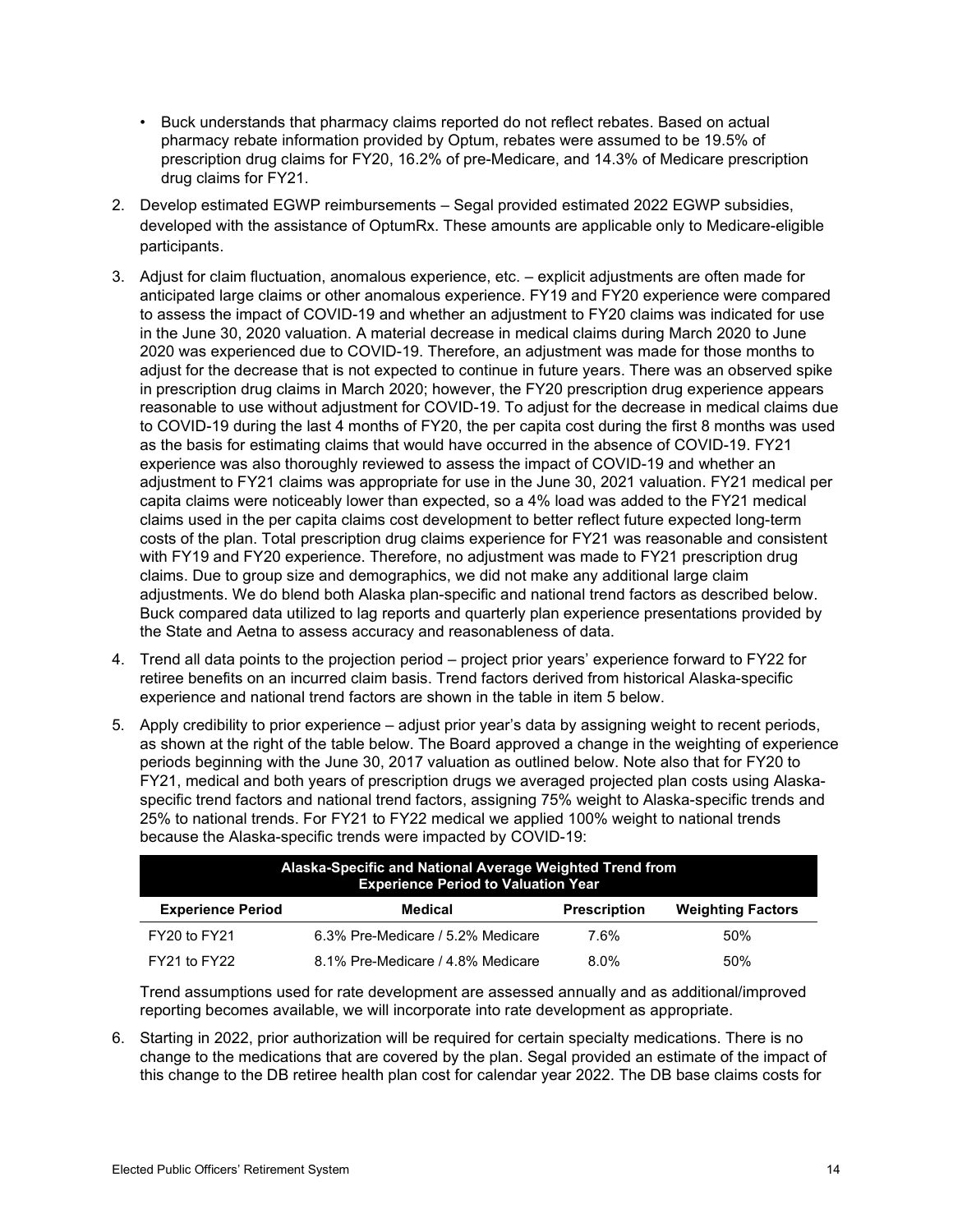pre-Medicare prescription drug, Medicare prescription drug, and EGWP were adjusted to reflect this change.

7. Develop separate administration costs – no adjustments were made for internal administrative costs. Third party retiree plan administration fees for FY22 are based upon total fees projected to 2022 by Segal based on actual FY21 fees. The annual per participant per year administrative cost rate for medical and prescription benefits is \$493.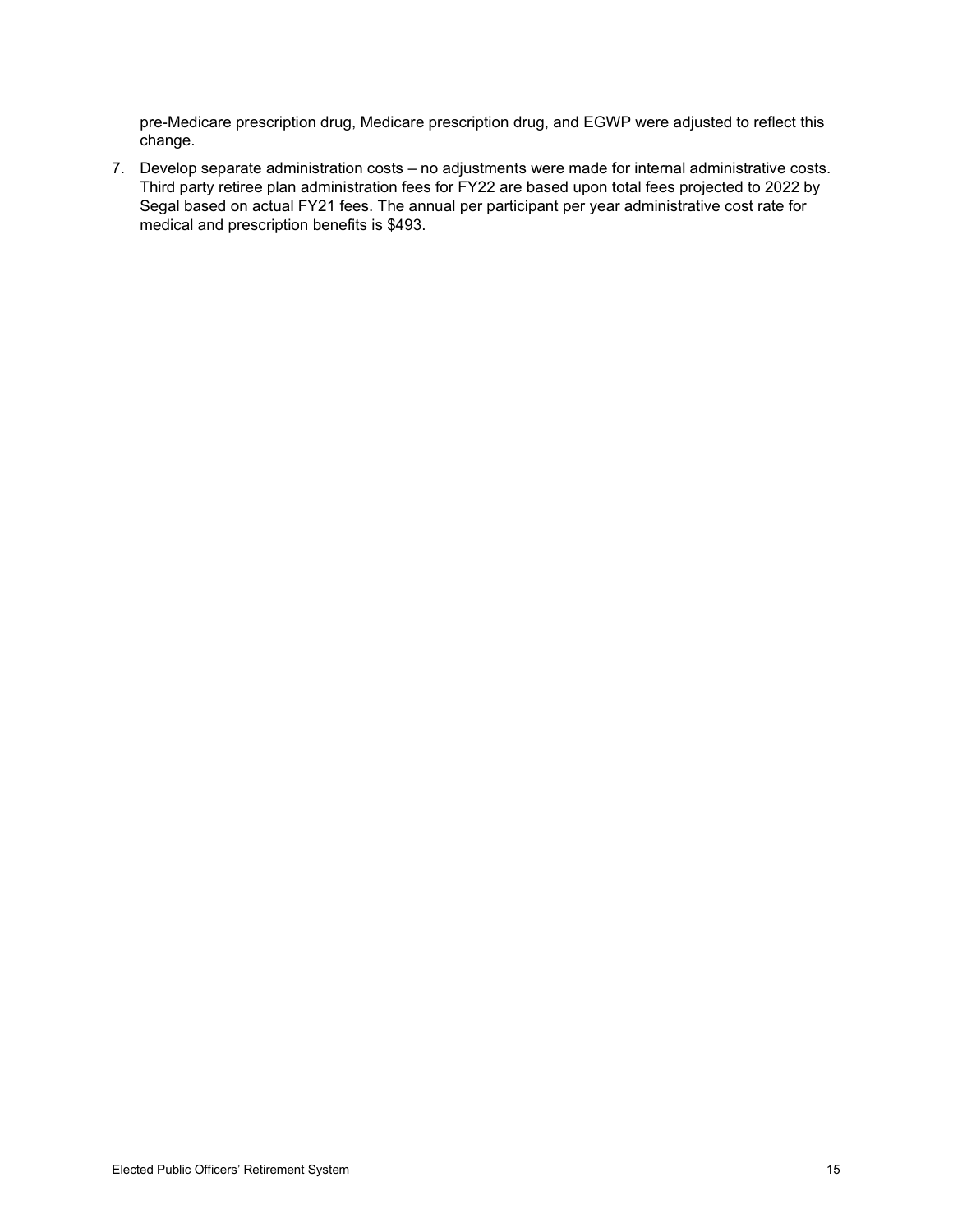#### **Healthcare Reform**

Healthcare Reform legislation passed on March 23, 2010 included several provisions with potential implications for the State of Alaska Retiree Health Plan liability. Buck evaluated the impact of the following provisions.

Because the State plan is retiree-only, and was in effect at the time the legislation was enacted, not all provisions of the health reform legislation apply to the State plan. Unlimited lifetime benefits and dependent coverage to age 26 are two of these provisions. We reviewed the impact of including these provisions, but there was no decision made to adopt them, and no requirement to do so.

Because Transitional Reinsurance fees are only in effect until 2016, we excluded these for valuation purposes.

The Further Consolidated Appropriations Act, 2020 passed in December 2019 repealed several healthcare-related taxes, including the Cadillac Tax.

The Tax Cuts and Jobs Act passed in December 2017 included the elimination of the individual mandate penalty and changed the inflation measure for purposes of determining the limits for the High Cost Excise Tax to use chained CPI. It is our understanding the law does not directly impact other provisions of the ACA. While the nullification of the ACA's individual mandate penalty does not directly impact employer group health plans, it could contribute to the destabilization of the individual market and increase the number of uninsured. Such destabilization could translate to increased costs for employers. We have considered this when setting our healthcare cost trend assumptions and will continue to monitor this issue.

We have not identified any other specific provision of health care reform or its potential repeal that would be expected to have a significant impact on the measured obligation. We will continue to monitor legislative activity.

#### **Data**

In accordance with actuarial standards, we note the following specific data sources and steps taken to value retiree medical benefits:

The Division of Retirement and Benefits provided pension valuation census data, which for people currently in receipt of healthcare benefits was supplemented by coverage data from the healthcare claims administrator (Aetna).

Certain adjustments and assumptions were made to prepare the data for valuation:

- All records provided with retiree medical coverage on the Aetna data were included in this valuation and we relied on the Aetna data as the source of medical coverage for current retirees and their dependents.
- Some records in the Aetna data were duplicates due to the double coverage (i.e. coverage as a retiree and as a spouse of another retiree) allowed under the plan. Records were adjusted for these members so that each member was only valued once. Any additional value of the double coverage (due to coordination of benefits) is small and reflected in the per capita costs.
- Covered children included in the Aetna data were valued until age 23, unless disabled. We assumed that those dependents over 23 were only eligible and valued due to being disabled.
- For individuals included in the pension data expecting a future pension, we valued health benefits starting at the same point that the pension benefit is assumed to start.

We are not aware of any other data issues that would be expected to have a material impact on the results and there are no unresolved matters related to the data.

The chart below shows the basis of setting the per capita claims cost assumption, which includes both PERS and TRS.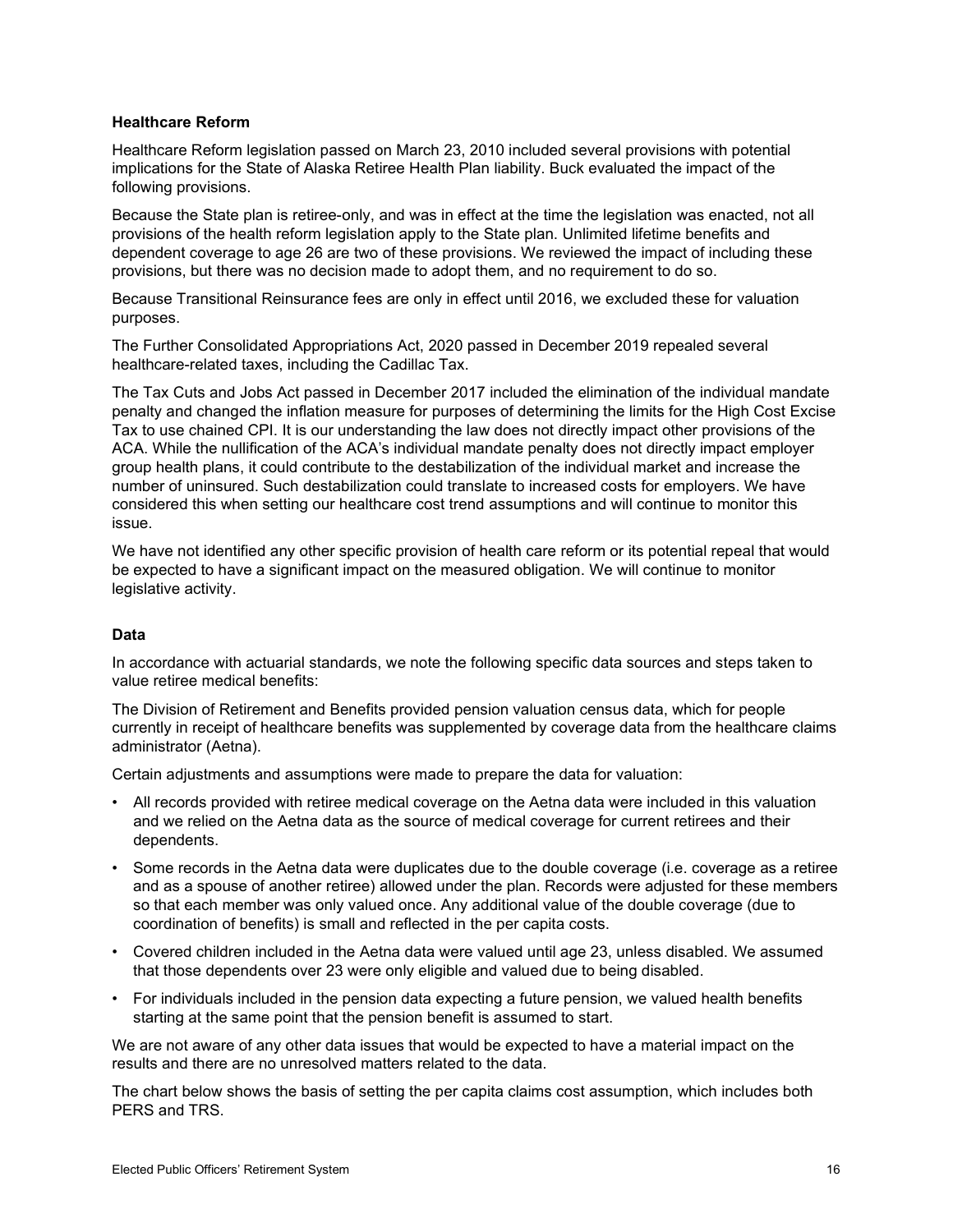|                                                                     | <b>Medical</b> |                     |    | <b>Prescription Drugs (Rx)</b> |      |                                |      |                 |
|---------------------------------------------------------------------|----------------|---------------------|----|--------------------------------|------|--------------------------------|------|-----------------|
|                                                                     |                | <b>Pre-Medicare</b> |    | <b>Medicare</b>                |      | Pre-Medicare                   |      | <b>Medicare</b> |
| A. Fiscal 2020                                                      |                |                     |    |                                |      |                                |      |                 |
| 1. Incurred Claims                                                  |                | \$229,531,664       |    | \$ 89,497,345                  |      | \$ 64,442,660                  |      | \$188,022,328   |
| 2. Adjustments for Rx Rebates                                       |                | $\overline{0}$      |    | $\overline{0}$                 |      | (12, 566, 319)                 |      | (36,664,354)    |
| 3. Net incurred claims                                              |                | \$229,531,664       | \$ | 89,497,345                     |      | \$ 51,876,341                  |      | \$151,357,974   |
| 4. Average Enrollment                                               |                | 19,354              |    | 44,965                         |      | 19,354                         |      | 44,965          |
| 5. Claim Cost Rate (3) / (4)                                        |                | 11,860              |    | 1,990                          |      | 2,680                          |      | 3,366           |
| 6. Trend to Fiscal 2022                                             |                | 1.149               |    | 1.103                          |      | 1.162                          |      | 1.162           |
| 7. Fiscal 2022 Incurred Cost Rate $(5)$ x $(6)$                     | \$             | 13,630              | \$ | 2,195                          | \$   | $3,116$ \$                     |      | 3,912           |
| B. Fiscal 2021                                                      |                |                     |    |                                |      |                                |      |                 |
| 1. Incurred Claims                                                  |                | \$196,566,470       |    | \$ 86,512,435                  |      | \$ 60,691,609                  |      | \$207,822,858   |
| 2. Adjustments for Rx Rebates and COVID (Medical only)              |                | 7,862,659           |    | 3,460,497                      |      | (9,832,041)                    |      | (29,718,669)    |
| 3. Net incurred claims                                              |                | \$204,429,129       |    | \$ 89,972,933                  |      | \$ 50,859,568                  |      | \$178,104,189   |
| 4. Average Enrollment                                               |                | 18,106              |    | 47,025                         |      | 18,106                         |      | 47,025          |
| 5. Claim Cost Rate (3) / (4)                                        |                | 11,291              |    | 1,913                          |      | 2,809                          |      | 3,787           |
| 6. Trend to Fiscal 2022                                             |                | 1.081               |    | 1.048                          |      | 1.080                          |      | 1.080           |
| 7. Fiscal 2022 Incurred Cost Rate $(5)$ x $(6)$                     | \$             | 12,205              | \$ | 2,005                          | \$   | 3,034                          | \$   | 4,090           |
|                                                                     | <b>Medical</b> |                     |    |                                |      | <b>Prescription Drugs (Rx)</b> |      |                 |
|                                                                     |                | Pre-Medicare        |    | <b>Medicare</b>                |      | <b>Pre-Medicare</b>            |      | <b>Medicare</b> |
| C. Incurred Cost Rate by Fiscal Year                                |                |                     |    |                                |      |                                |      |                 |
| 1. Fiscal 2020 A.(7)                                                |                | 13,630              |    | 2,195                          |      | 3,116                          |      | 3,912           |
| 2. Fiscal 2021 B.(7)                                                |                | 12,205              |    | 2,005                          |      | 3,034                          |      | 4,090           |
| D. Weighting by Fiscal Year                                         |                |                     |    |                                |      |                                |      |                 |
| 1. Fiscal 2020                                                      |                | 50%                 |    | 50%                            |      | 50%                            |      | 50%             |
| 2. Fiscal 2021                                                      |                | 50%                 |    | 50%                            |      | 50%                            |      | 50%             |
| E. Fiscal 2022 Incurred Cost Rate                                   |                |                     |    |                                |      |                                |      |                 |
| 1. Rate at Average Age C x D                                        | \$             | $12,918$ \$         |    | 2,100                          | - \$ | 3,075                          | - \$ | 4,001           |
| 2. Average Aging Factor                                             |                | 0.822               |    | 1.271                          |      | 0.832                          |      | 1.124           |
| 3. Rate at Age 65 (1) / (2)                                         | \$             | 15,708              | \$ | $1,652$ \$                     |      | 3,695                          | \$   | 3,560           |
| F. Development of Part A&B and Part B                               |                |                     |    |                                |      |                                |      |                 |
| Only Cost from Pooled Rate Above                                    |                |                     |    |                                |      |                                |      |                 |
| 1. Part A&B Average Enrollment                                      |                |                     |    | 46,602                         |      |                                |      |                 |
| 2. Part B Only Average Enrollment                                   |                |                     |    | 423                            |      |                                |      |                 |
| 3. Total Medicare Average Enrollment B(4)                           |                |                     |    | 47,025                         |      |                                |      |                 |
| 4. Cost ratio for those with Part B only to<br>those with Parts A&B |                |                     |    | 3.300                          |      |                                |      |                 |
| 5. Factor to determine cost for those with<br>Parts A&B             |                |                     |    | 1.021                          |      |                                |      |                 |
| $(2) / (3) \times (4) + (1) / (3) \times 1.00$                      |                |                     |    |                                |      |                                |      |                 |
| 6. Medicare per capita cost for all                                 |                |                     |    |                                |      |                                |      |                 |
| participants: E(3)                                                  |                |                     | \$ | 1,652                          |      |                                |      |                 |
| 7. Cost for those eligible for Parts A&B: (6) / (5)                 |                |                     | \$ | 1,619                          |      |                                |      |                 |
| 8. Cost for those eligible for Part B only: $(7) x (4)$             |                |                     | \$ | 5,341                          |      |                                |      |                 |
|                                                                     |                | <b>Medical</b>      |    |                                |      | <b>Prescription Drugs (Rx)</b> |      |                 |
|                                                                     |                | Pre-Medicare        |    | <b>Medicare</b>                |      | <b>Pre-Medicare</b>            |      | <b>Medicare</b> |

|                                                   | megical |                     |  | <b>Prescription Drugs (RX)</b> |  |                     |  |                 |
|---------------------------------------------------|---------|---------------------|--|--------------------------------|--|---------------------|--|-----------------|
|                                                   |         | <b>Pre-Medicare</b> |  | Medicare                       |  | <b>Pre-Medicare</b> |  | <b>Medicare</b> |
| 1. Rate at Age 65                                 |         | 15.708              |  | 1.619                          |  | 3.695               |  | 3,560           |
| 2. Adjustment factor for plan changes             |         | 1.39%               |  | $0.00\%$                       |  | $-8.67%$            |  | $-2.41%$        |
| 3. Adjusted Rate at Age 65 $(1) \times [1 + (2)]$ |         | 15.926              |  | 1.619                          |  | 3.375               |  | 3,474           |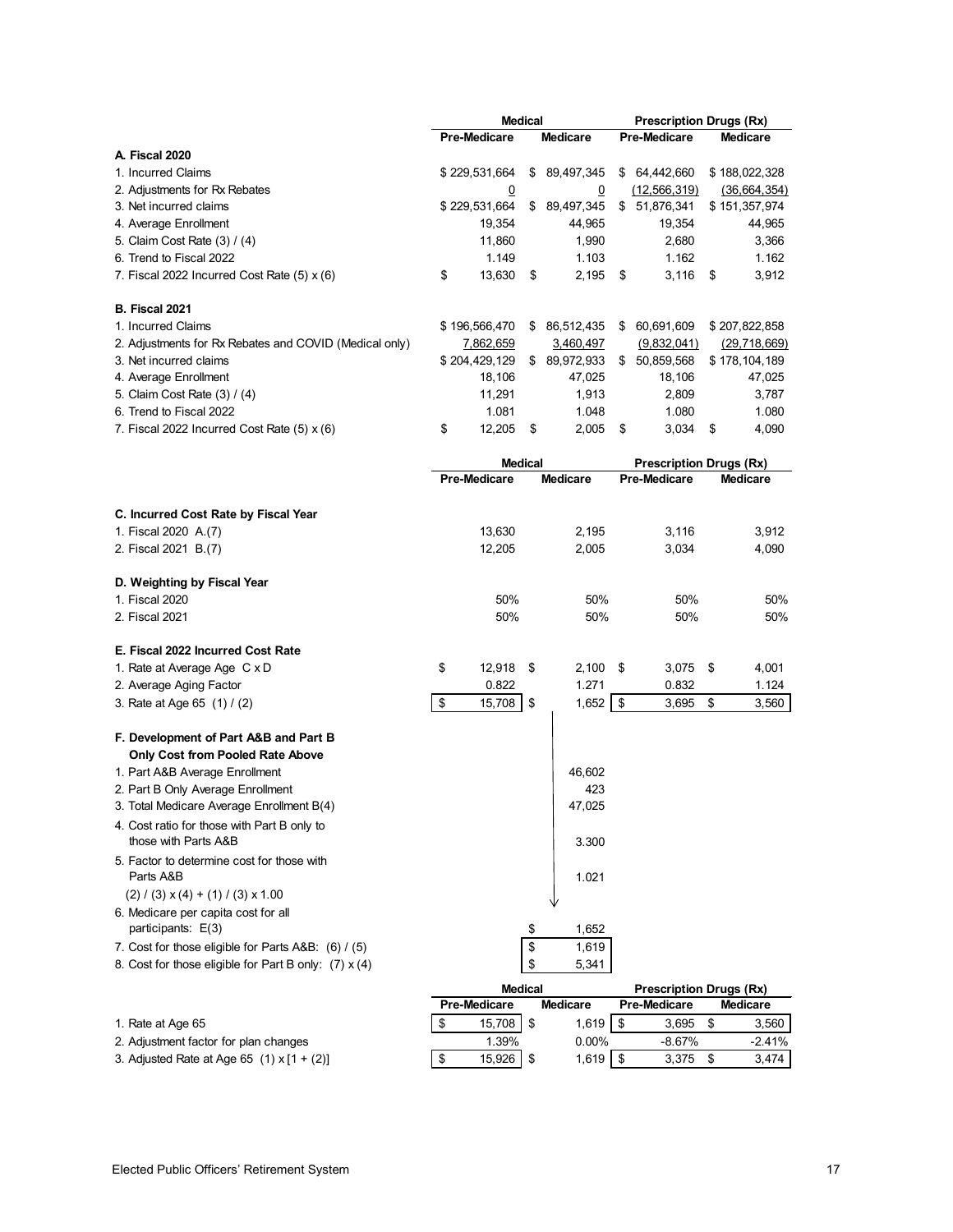Following the development of total projected costs, a distribution of per capita claims cost was developed. This was accomplished by allocating total projected costs to the population census used in the valuation. The allocation was done separately for each of prescription drugs and medical costs for the Medicare eligible and pre-Medicare populations. The allocation weights were developed using participant counts by age and assumed morbidity and aging factors. Results were tested for reasonableness based on historical trend and external benchmarks for costs paid by Medicare.

Below are the results of this analysis:

| Age | <b>Medical and</b><br><b>Medicare</b><br>Parts A & B | <b>Medical and</b><br><b>Medicare</b><br><b>Part B Only</b> | <b>Prescription</b><br><b>Drug</b> | <b>Medicare</b><br><b>EGWP</b><br><b>Subsidy</b> |
|-----|------------------------------------------------------|-------------------------------------------------------------|------------------------------------|--------------------------------------------------|
| 45  | \$<br>9.719                                          | \$<br>9.719                                                 | \$<br>2.062                        | \$<br>0                                          |
| 50  | 10,996                                               | 10.996                                                      | 2.449                              | 0                                                |
| 55  | 12.441                                               | 12.441                                                      | 2.908                              | 0                                                |
| 60  | 14.076                                               | 14.076                                                      | 3.133                              | 0                                                |
| 65  | 1.619                                                | 5.341                                                       | 3.474                              | 1,131                                            |
| 70  | 1.877                                                | 6.192                                                       | 3.836                              | 1.249                                            |
| 75  | 2.176                                                | 7.178                                                       | 4.235                              | 1.379                                            |
| 80  | 2.402                                                | 7.925                                                       | 4.130                              | 1.345                                            |

#### **Distribution of Per Capita Claims Cost by Age for the Period July 1, 2021 through June 30, 2022**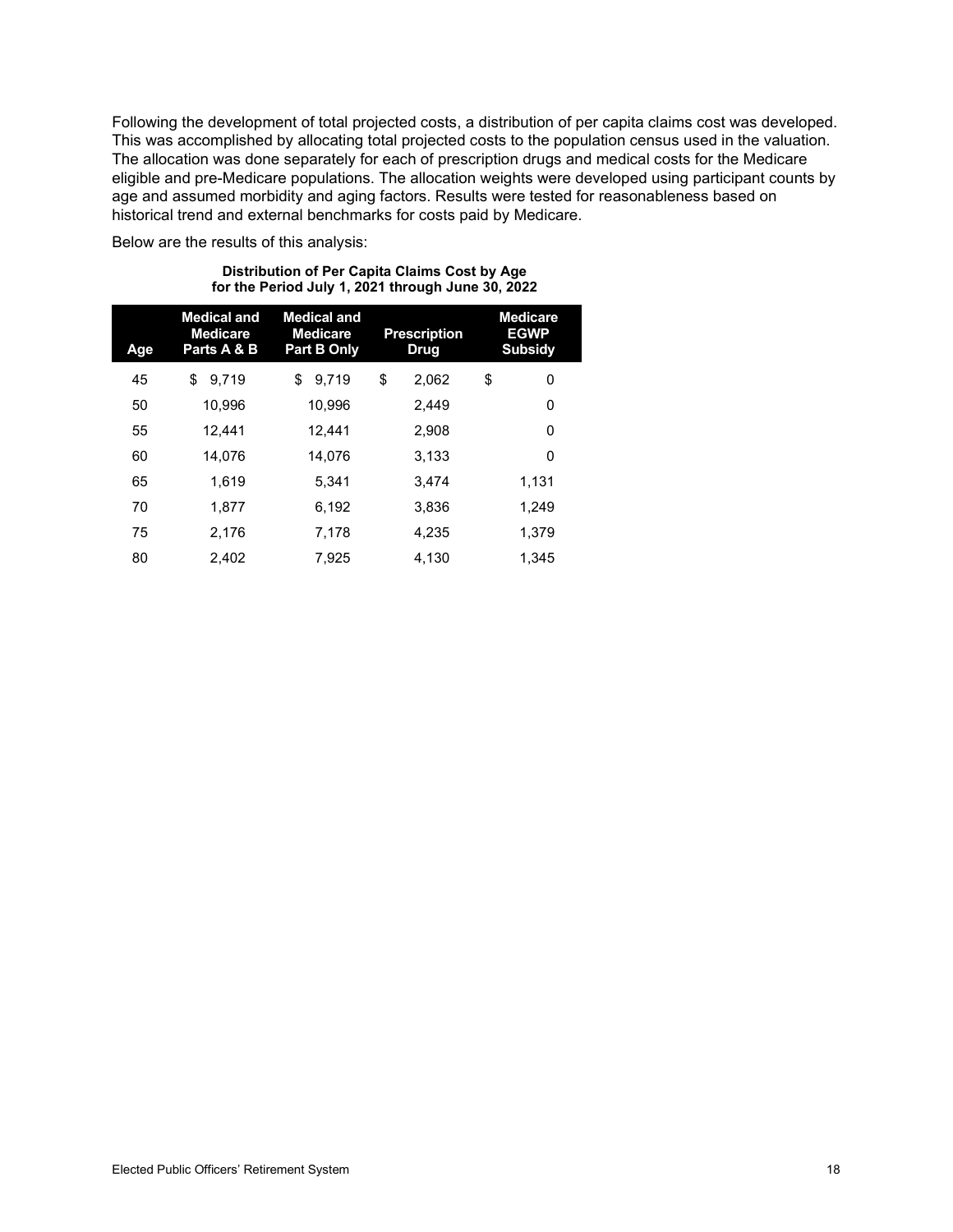#### <span id="page-23-0"></span>Section 4.3: Summary of Actuarial Assumptions

#### **Investment Return/Discount Rate**

4.75% per year, net of investment expenses.

#### **Salary Scale**

N/A

#### **Inflation Rate**

Total inflation as measured by the Consumer Price Index for urban and clerical workers for Anchorage is assumed to increase 2.50% annually.

#### **Variable Benefit Increases**

3% per year.

#### **Mortality (Pre-Commencement)**

N/A

#### **Mortality (Post-Commencement)**

93% of male and 90% of female rates of RP-2014 white-collar healthy annuitant table, benefit-weighted, rolled back to 2006, and projected with MP-2017 generational improvement.

#### **Turnover**

N/A

#### **Disability**

N/A

#### **Retirement**

N/A

#### **Marriage and Age Difference**

Marriage status and age difference are based on the valuation data.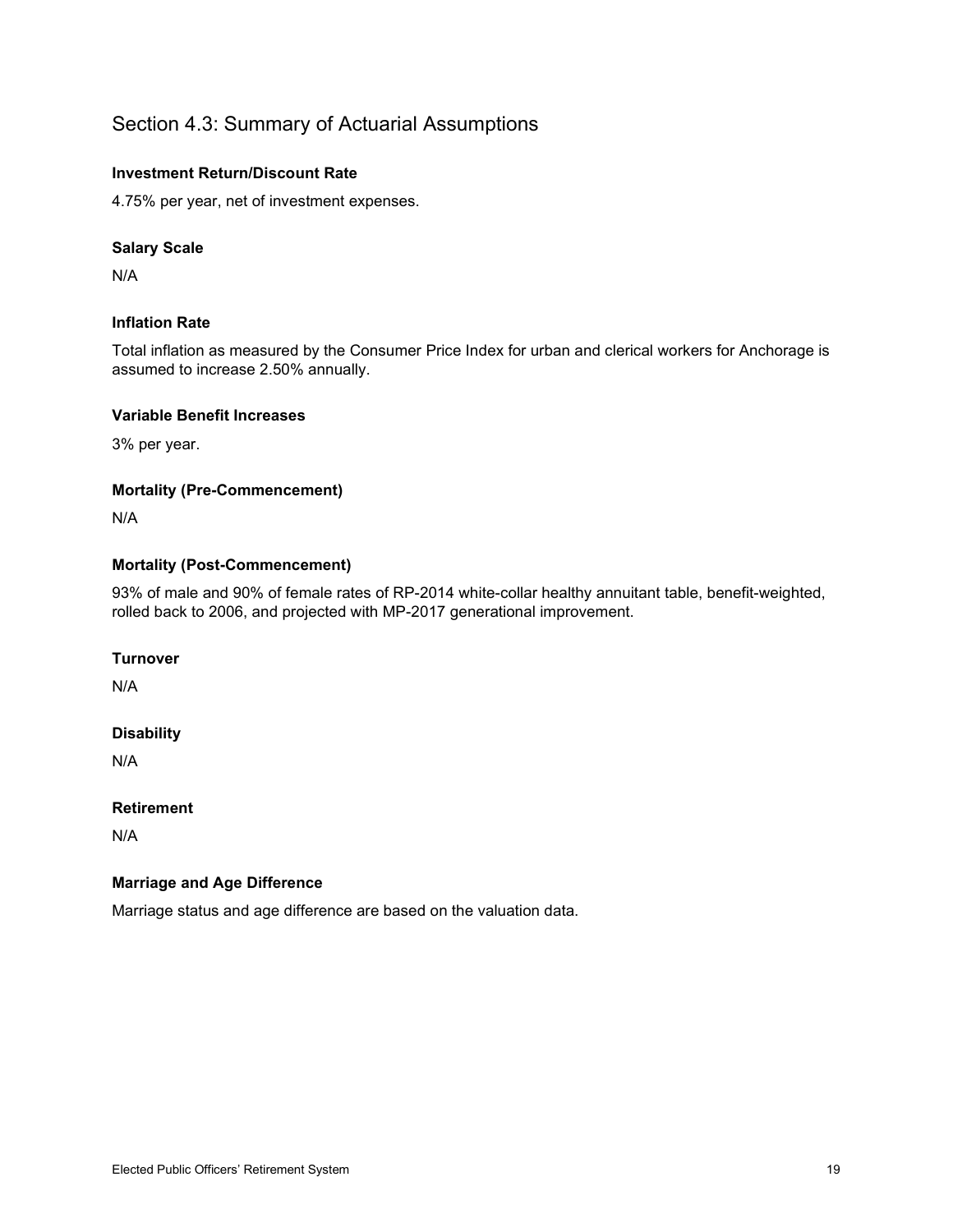#### **Per Capita Claims Cost**

Sample claims cost rates adjusted to age 65 for FY22 medical and prescription are shown below. The prescription drug costs reflect the plan change to require prior authorization for certain specialty medication.

|                      | Medical |        | <b>Prescription Drugs</b> |       |  |  |
|----------------------|---------|--------|---------------------------|-------|--|--|
| Pre-Medicare         | S       | 15.926 | S.                        | 3.375 |  |  |
| Medicare Parts A & B | \$.     | 1.619  | £.                        | 3.474 |  |  |
| Medicare Part D      |         | N/A    | S.                        | 1.131 |  |  |

The EGWP subsidy is assumed to increase in future years by the trend rates shown below. No future legislative changes or other events are anticipated to impact the EGWP subsidy. If any legislative or other changes occur in the future that impact the EGWP subsidy (which could either increase or decrease the plan's Actuarial Accrued Liability), those changes will be evaluated and quantified when they occur.

#### **Third Party Administrator Fees**

\$493 per person per year; assumed to increase at 4.5% per year.

#### **Medicare Part B Only**

N/A - All participants are eligible for Medicare Parts A and B.

#### **Health Cost Trend**

The table below shows the rate used to project the cost from the shown fiscal year to the next fiscal year. For example, 6.3% is applied to the FY21 pre-Medicare medical claims cost to get the FY22 medical claims cost.

|             | <b>Medical</b><br><b>Pre-65</b> | <b>Medical</b><br><b>Post-65</b> | <b>Prescription</b><br>Drugs / EGWP |
|-------------|---------------------------------|----------------------------------|-------------------------------------|
| <b>FY22</b> | 6.3%                            | 5.4%                             | 7.1%                                |
| FY23        | 6.1%                            | 5.4%                             | 6.8%                                |
| <b>FY24</b> | 5.9%                            | 5.4%                             | 6.4%                                |
| <b>FY25</b> | 5.8%                            | 5.4%                             | 6.1%                                |
| <b>FY26</b> | 5.6%                            | 5.4%                             | 5.7%                                |
| FY27-FY40   | 5.4%                            | 5.4%                             | 5.4%                                |
| <b>FY41</b> | 5.3%                            | 5.3%                             | 5.3%                                |
| <b>FY42</b> | 5.2%                            | 5.2%                             | 5.2%                                |
| FY43        | 5.1%                            | 5.1%                             | 5.1%                                |
| <b>FY44</b> | 5.1%                            | 5.1%                             | 5.1%                                |
| <b>FY45</b> | 5.0%                            | 5.0%                             | 5.0%                                |
| FY46        | 4.9%                            | 4.9%                             | 4.9%                                |
| <b>FY47</b> | 4.8%                            | 4.8%                             | 4.8%                                |
| <b>FY48</b> | 4.7%                            | 4.7%                             | 4.7%                                |
| FY49        | 4.6%                            | 4.6%                             | 4.6%                                |
| FY50+       | 4.5%                            | 4.5%                             | 4.5%                                |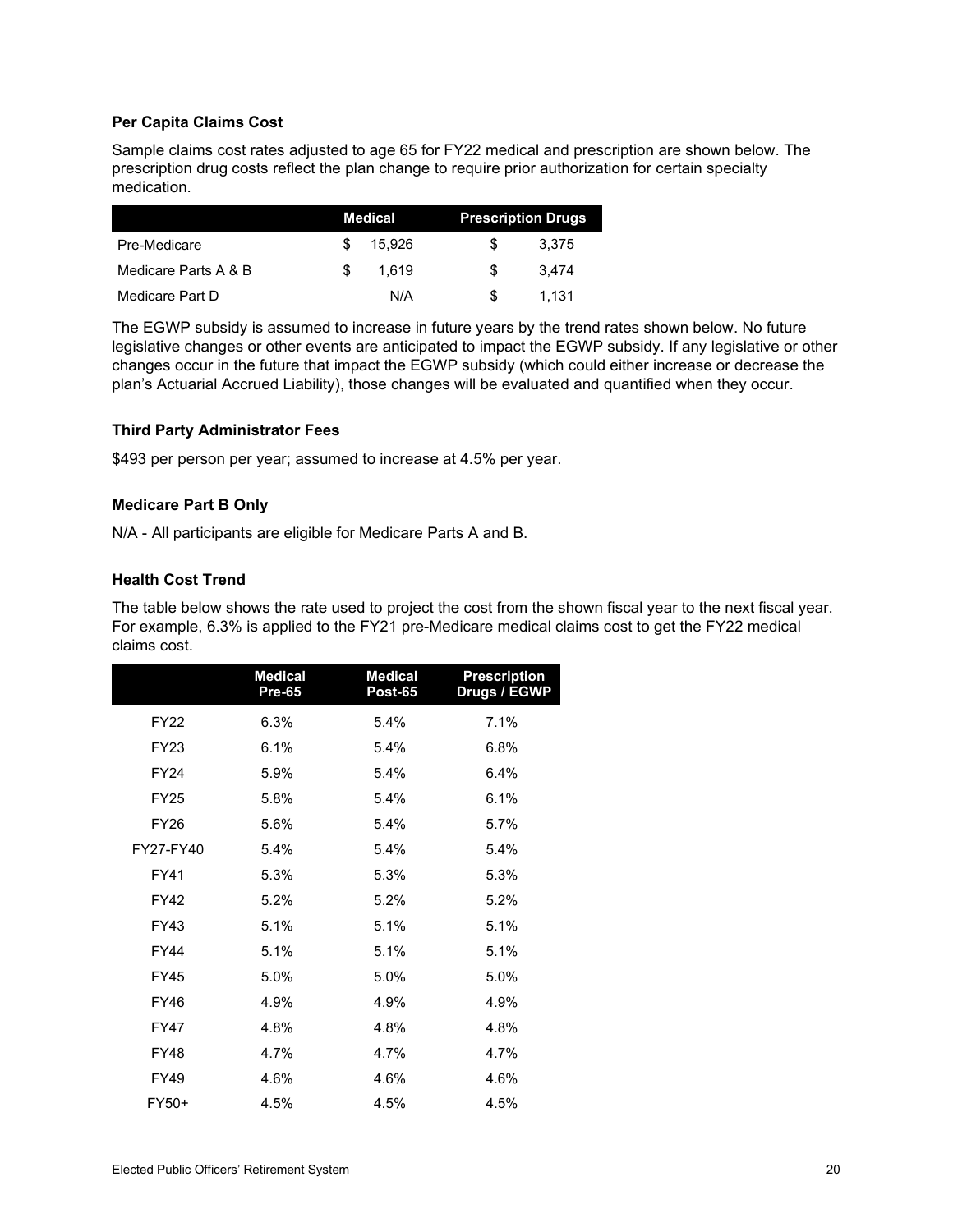For the June 30, 2014 valuation and later, the updated Society of Actuaries' Healthcare Cost Trend Model is used to project medical and prescription drug costs. This model estimates trend amounts that are projected out for 80 years. The model has been populated with assumptions that are specific to the State of Alaska.

| Age       | <b>Medical</b> | <b>Prescription</b><br>Drugs |
|-----------|----------------|------------------------------|
| $0 - 44$  | 2.0%           | 4.5%                         |
| $45 - 54$ | 2.5%           | 3.5%                         |
| $55 - 64$ | 2.5%           | 1.5%                         |
| $65 - 74$ | 3.0%           | 2.0%                         |
| $75 - 84$ | 2.0%           | $-0.5%$                      |
| $85 - 94$ | 0.3%           | $-2.5%$                      |
| $95+$     | $0.0\%$        | $0.0\%$                      |

#### **Aging Factors**

#### **Medical Participation**

Because medical benefits are provided at no cost to the retiree, 100% participation is assumed.

#### <span id="page-25-0"></span>**Changes in Assumptions Since the Prior Valuation**

Healthcare claim costs are updated annually as described in Section 4.2. The variable benefit increase assumption was changed from 3.62% to 3.00%, which is equal to the current inflation assumption of 2.50% plus 50 basis points.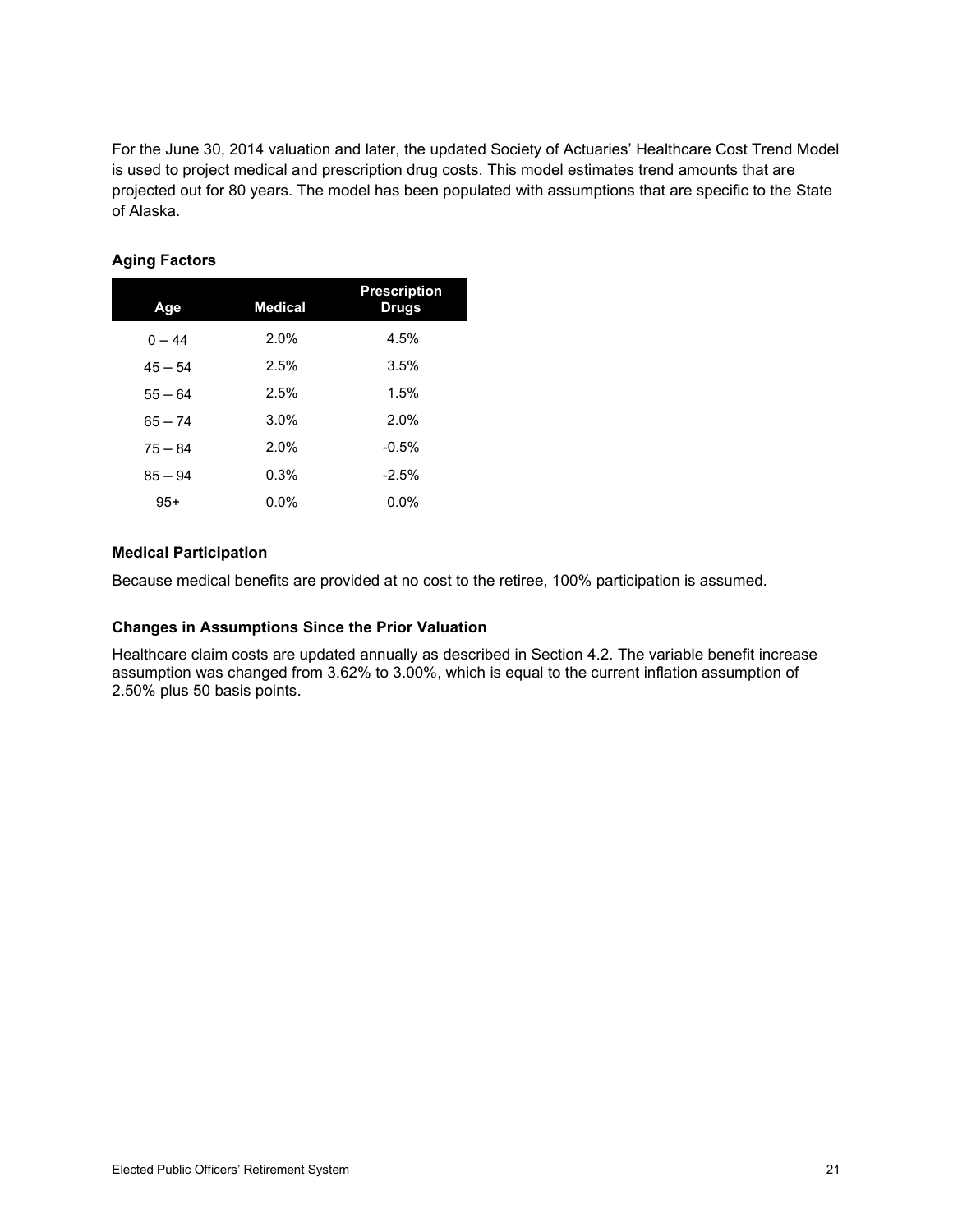## **Section 5: Actuarial Standard of Practice No. 51**

Funding future retirement benefits prior to when those benefits become due involves assumptions regarding future economic and demographic experience. These assumptions are applied to calculate actuarial liabilities, current contribution requirements, and the funded status of the plan. However, to the extent future experience deviates from the assumptions used, variations will occur in these calculated values. These variations create risk to the plan. Understanding the risks to the funding of the plan is important.

Actuarial Standard of Practice No. 51 (ASOP 51)[1](#page-26-0) requires certain disclosures of potential risks to the plan and provides useful information for intended users of actuarial reports that determine plan contributions or evaluate the adequacy of specified contribution levels to support benefit provisions.

Under ASOP 51, risk is defined as the potential of actual future measurements deviating from expected future measurements resulting from actual future experience deviating from actuarially assumed experience.

It is important to note that not all risk is negative, but all risk should be understood and accepted based on knowledge, judgement and educated decisions. Future measurements may deviate in ways that produce positive or negative financial impacts to the plan.

In the actuary's professional judgment, the following risks may reasonably be anticipated to significantly affect the pension plan's future financial condition and contribution requirements. Due to pay-as-you-go funding of the plan, these risks are those that could cause future benefit payments to be different than expected.

- Longevity Risk potential that participants live longer than expected compared to the valuation mortality assumptions
- Benefit Increase Risk potential that future increases in variable benefits are different than what is assumed in the valuation

Pay-as-you-go funding may increase the solvency risk of the plan as there is not a protected fund from which to make benefit payments should the State become unable to make the payments.

The following information is provided to comply with ASOP 51 and furnish beneficial information on potential risks to the plan. **This list is not all-inclusive**; it is an attempt to identify the more significant risks and how those risks might affect the results shown in this report.

Note that ASOP 51 does not require the actuary to evaluate the ability or willingness of the plan sponsor to make contributions to the plan when due, or to assess the likelihood or consequences of potential future changes in law. In addition, this valuation report is not intended to provide investment advice or to provide guidance on the management or reduction of risk.

<span id="page-26-0"></span><sup>1</sup> ASOP 51 does not apply to the healthcare portion of the plan. Accordingly, all comments in this section relate to the pension portion of the plan.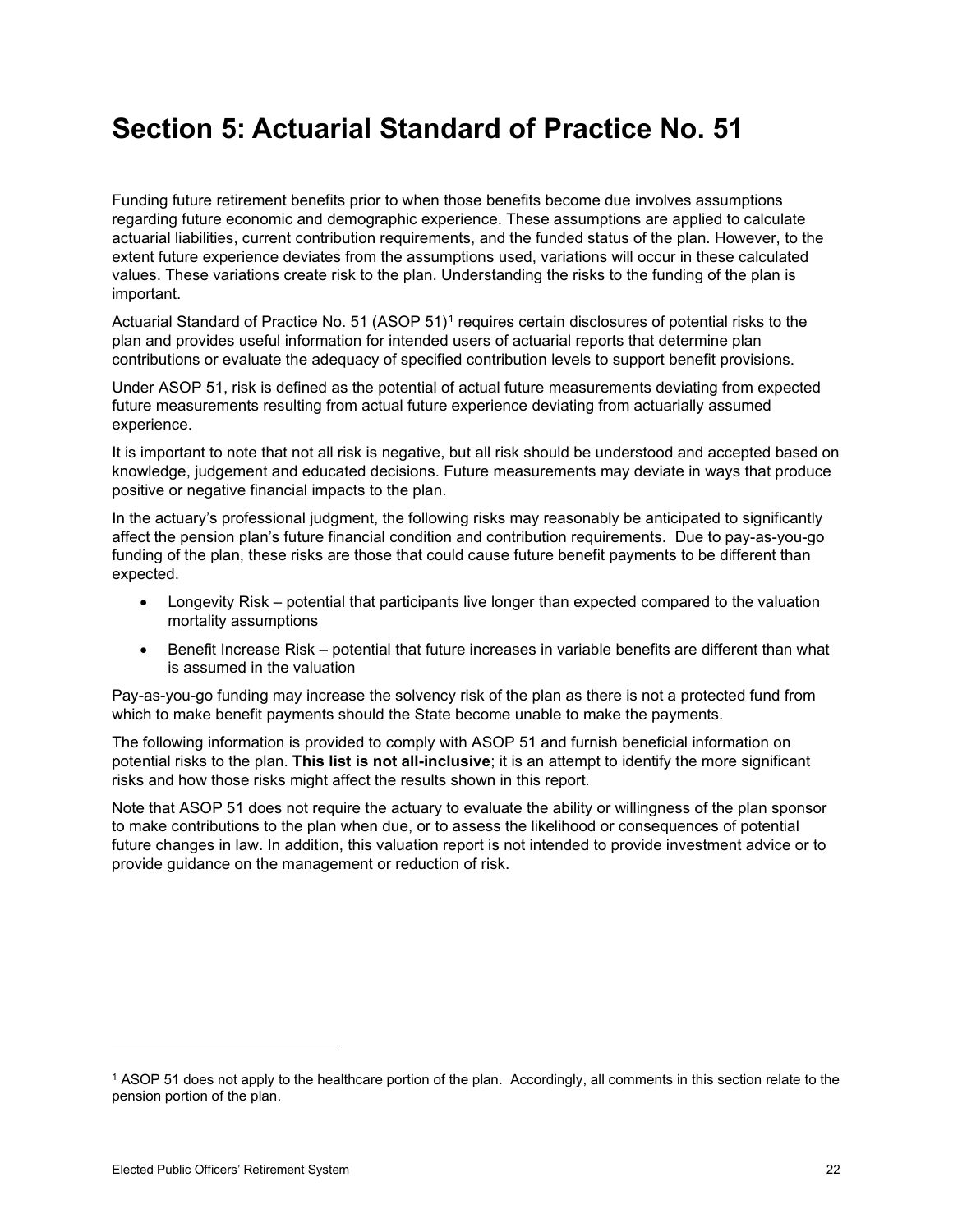#### Assessment of Risks

#### **Longevity Risk**

Plan costs will be increased as participants are expected to live longer.

- Benefits are paid over a longer lifetime when life expectancy is expected to increase. The longer duration of payments leads to higher liabilities.
- Health care has been improving, which affects the life expectancy of participants. As health care improves, leading to longer life expectancies, costs to the plan will increase.
- The mortality assumption for the plan mitigates this risk by assuming future improvement in mortality. However, any improvement in future mortality greater than that expected by the current mortality assumption would lead to increased costs for the plan.
- The Cost of Living Adjustment increases longevity risk because members who live longer than expected will incur more benefit payment increases than expected and therefore increase costs.

#### **Benefit Increase Risk**

Plan costs will be increased if the actual increases in variable benefits are greater than the 3% increases assumed in the valuation.